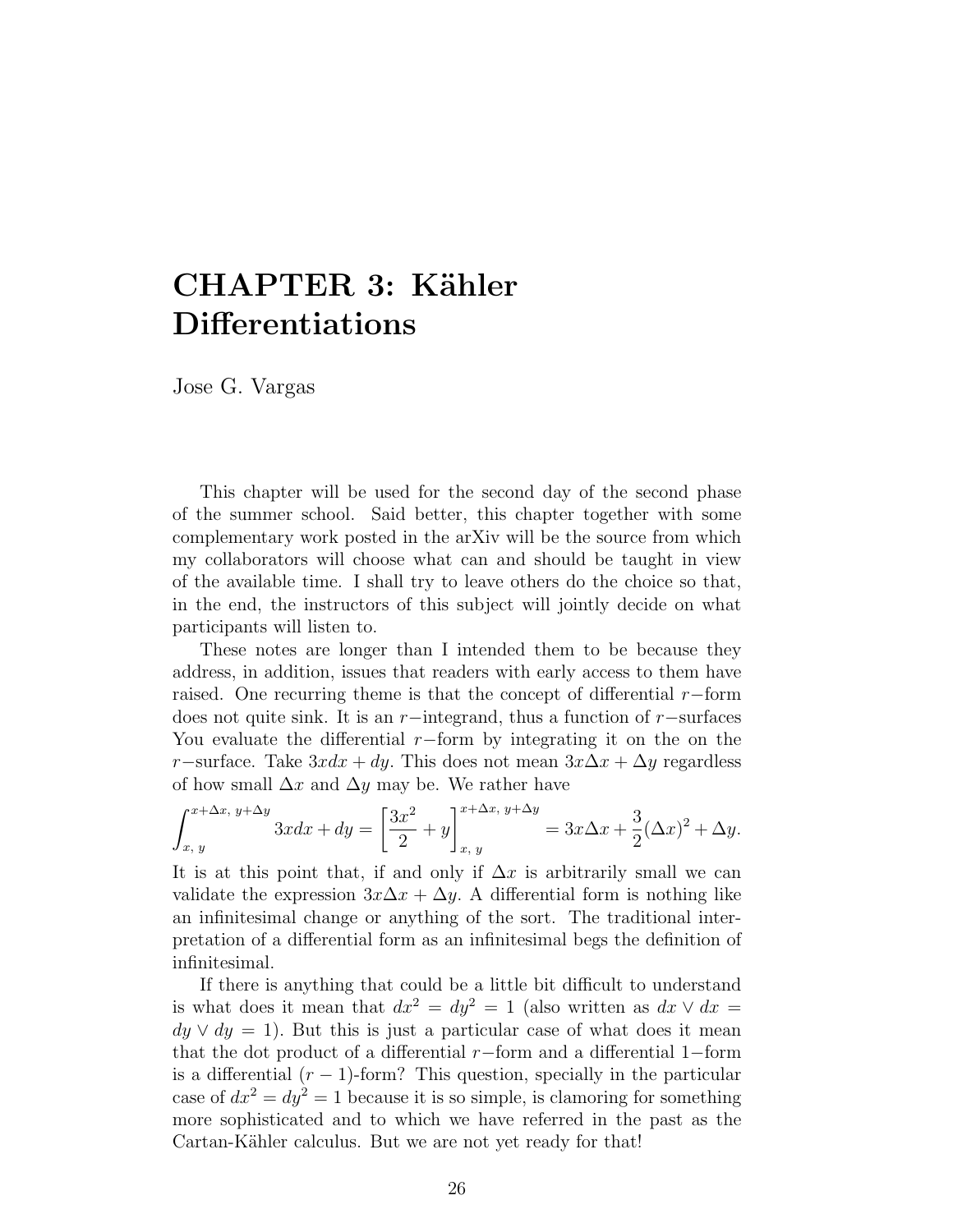We insist on a point made in the previous chapter, namely that we write  $dx^2 = dy^2 = 1$  only if x and y are Cartesian coordinates. In general, the differential 1–forms whose square is  $\pm 1$  are those which orthonormalize the metric when it is viewed as a quadratic differential form. This quadratic differential form is a 2−tensor built upon a module of differential 1-forms by tensor product. It does not belong to the Kähler algebra, but one can have it in parallel to it. You would have to wait for a Cartan-Kähler calculus for a better course of action.

As a concession to those who cannot live with formulas like  $dx^2 =$  $dy^2 = 1$ , consider the following example:

$$
(du)^{2} = \left(\frac{\partial u}{\partial x}dx + \frac{\partial u}{\partial y}dy\right)^{2} = \left(\frac{\partial u}{\partial x}\right)^{2} + \left(\frac{\partial u}{\partial y}\right)^{2}.
$$

You might wish to stop at ,

$$
(du)^{2} = \left(\frac{\partial u}{\partial x}\right)^{2} dx^{2} + \left(\frac{\partial u}{\partial y}\right)^{2} dy^{2} = \left(\frac{\partial u}{\partial x}\right)^{2} dx \cdot dx + \left(\frac{\partial u}{\partial y}\right)^{2} dy \cdot dy
$$

and keep going until you would have to actually use it for something.

#### 1 Differentiations

In Kähler's work, all differentiations other than partial differentiation are obtained from the so called covariant derivative. We refer readers to chapter one for the basic concepts at a deeper level than here, as we do not presently require as deep a knowledge of differential geometry as is the case there.

In this chapter, we shall deal only with scalar-valued differential forms. And we shall refer to greater valuedness only occasionally, for the purpose of achieving deep understanding of some important issue.

In order to provide early perspective to those who have already worked at a deep level with differential forms or Clifford analysis, we used the term divergence to what, from this point on, will be referred to as interior derivative. The reason is that the term divergence does not capture the richness and difference with other calculi of the Kähler calculus (KC). In this calculus, the interior derivative of a vector field is zero. So, it is not desirable to use the term divergence for the interior derivative. On the other hand, the interior derivative of a differential 1-form takes the form of the divergence of what is referred to as the divergence of a vector field in the standard literature. From the perspective of the KC, concepts that in the vector calculus are assigned to r−tensors should be attributed to differential r−forms. That frees the valuedness structures (built upon contravariant and covariant vector fields) for other purposes.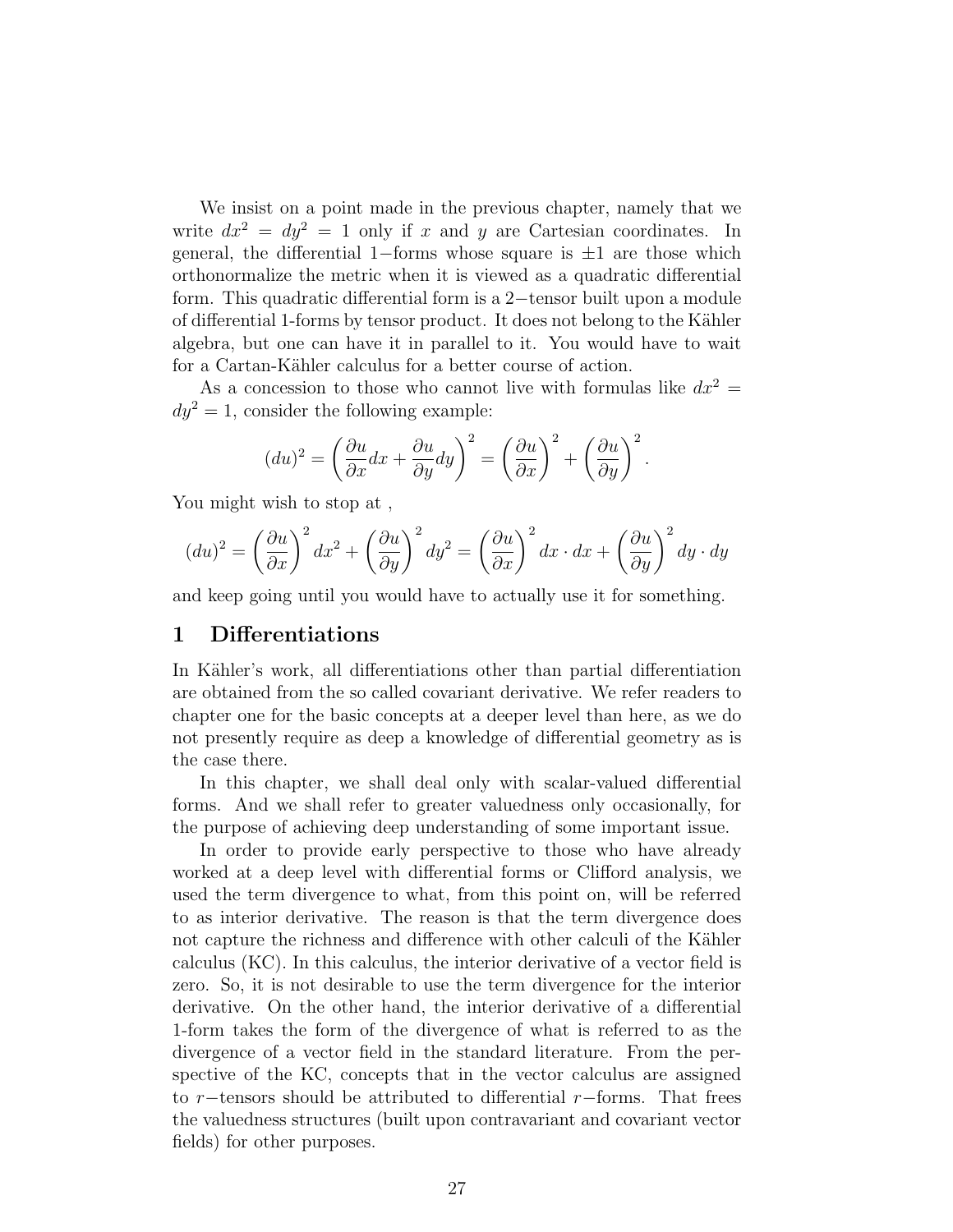### 1.1 Kähler's approach to covariant differentiation

Readers may start this chapter by simply accepting formula (1.5) below, and looking at the text up to that formula only anecdotally. This amounts to accepting without proof Eq. (1.5) rather than doing so with equation (1.2). If they want to know better, they should read as far as they can the first chapter and then returning here.

Kähler represented tensor-valued differential forms with the notation

$$
u_{i_1...i_p}^{j_1...j_p} = a_{i_1...i_p k_1...k_m}^{j_1...j_q} dx^{k_1} \wedge \ldots \wedge dx^{k_m}.
$$
 (1.1)

He then proceeded to introduce in ad hoc manner a concept of covariant differentiation of tensor-valued differential forms as follows:

$$
d_h a_{i_1...i_\lambda}^{k_1...k_\mu} = \frac{\partial}{\partial x^h} a_{i_1...i_\lambda}^{k_1...k_\mu} + + \Gamma_{hr}^{k_1} a_{i_1...i_\lambda}^{r...k_\mu} a_{i_1...i_\lambda}^{k_1...k_\mu} + \cdots + \Gamma_{hr}^{k_\mu} a_{i_1...i_\lambda}^{k_1...r} a_{i_1...i_\lambda}^{k_1...k_\mu} - \Gamma_{hi_1}^r a_{r...i_\lambda}^{k_1...k_\mu} + \cdots + \Gamma_{hi_r}^r a_{i_1...i_1...i_r}^{k_1...k_\mu} - \Gamma_{h l_1}^r a_{i_1...i_\lambda}^{k_1...k_\mu} + \cdots + \Gamma_{hl_r}^r a_{i_1...i_\lambda}^{k_1...k_\mu} , \qquad (1.2)
$$

where the Γ's are the Christoffel symbols. There is here not only a matter of contents but also of notation. The use of components to such a large extent is reminiscent of the tensor calculus.

For several chapters, we shall be interested only in scalar-valued differential forms. Hence, we may ignore lines 2 and 3 and write

$$
d_h a_{l_1...l_p} = \frac{\partial}{\partial x^h} a_{l_1...l_p} - \Gamma^r_{hl_1} a_{r...l_p} + ... + \Gamma^r_{hl_r} a_{l_1...r}.
$$
 (1.3)

Kähler invoked the equation

$$
\omega_i^k = \Gamma_{ij}^k \cdot dx^j,\tag{1.4}
$$

which may mean different things to those who are not familiar with equations of structure. He used  $(1.4)$  to rewrite  $(1.3)$  as

$$
d_m u = \frac{\partial u}{\partial x^h} - \omega_m^r \wedge e_r u. \tag{1.5}
$$

So, there is a term additional to the partial derivative. It is zero if we have Cartesian or pseudo-Cartesian (if you prefer to use this term when dealing with pseudo-Euclidean spaces). We shall barely need to use it in this course; we can do very much without it.

In deriving Eq.  $(1.5)$ , Kähler paid the price of going against the natural order of things, namely the one that we proposed in chapter 1; the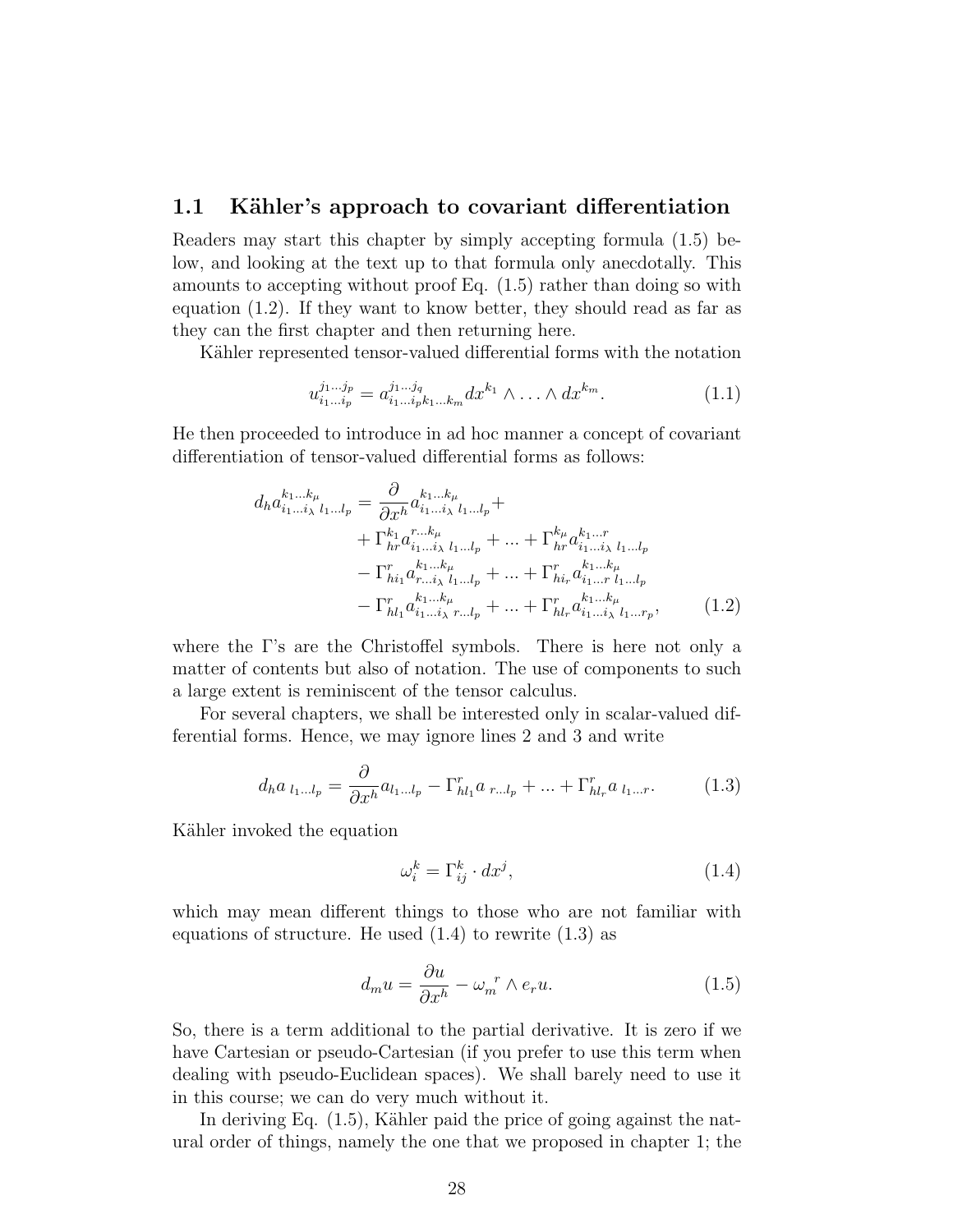foregoing formula (1.4) should precede formula (1.3). More importantly, we showed that one does not need to derive (1.5), much less memorize this and many other formulas. We shall now show —only for those really interested— how (1.5) can be derived by resorting to the equations of structure of a manifold endowed with a metric but not with an affine structure. But even if we have an affine structure where the affine connection is not Levi-Civita's, there are issues for which the affine structure is not relevant, but the Christoffel symbols are. When the symbols  $\Gamma_{ij}^k$ are the Christoffel symbols (most of the time from now on), we should not forget that they were born half a century before they were seen as a tool for parallel transport, simultaneously by Levi-Civita, Hessenberg and Schouten.

# 1.2 Cartan's-like approach to covariant differentiation

Cartan did not deal explicitly with the issue of covariant differentiation. His exterior derivative of scalar-valued differential forms and of vectorvalued differential forms are equivalent to what, in the modern literature, are known as exterior and as exterior covariant derivatives (or simply covariant derivatives for tensor fields). Something similar is the case with Kähler, although the latter paid more attention to tensor-valuedness and less attention to structure than Cartan. Let us then proceed like the latter would have done if they had explicitly considered covariant and interior derivative.

At its most general, a differential form  $u$  will be a sum of terms of the form  $\alpha = a \omega^1 \wedge ... \wedge \omega^s \wedge ... \wedge \omega^m$  on some differentiable manifold of dimension  $n \geq m$ . Let us exterior differentiate a monomial  $\alpha = a$  $\omega^1 \wedge ... \wedge \omega^s \wedge ... \wedge \omega^m$ , and then postulate the distributive property of  $d_h$ . Proceeding in this way, we recover the exterior calculus and the essence of a reinterpreted vector calculus.

Before differentiating each  $\omega^i$ , we move it to the front and introduce alternating factors 1 and  $-1$ . So, with obvious simplification of notation, and with  $1...\overline{s}...m$  meaning the absence of s, we have

$$
d\alpha = da \wedge \omega^{1...m} + \sum_{s=1}^{s=m} a(-1)^{s-1} d\omega^s \wedge \omega^{1...s...m} = da \ \omega^{1...m} + \sum_{s=1}^{s=m} d\omega^s \wedge e_s \alpha.
$$
\n(1.6)

But

$$
\sum_{s=1}^{s=m} d\omega^s \wedge e_s \alpha = d\omega^r \wedge e_r \alpha,
$$
\n(1.7)

with summation from  $r = 1$  to  $r = n$  and not just to m. This is because  $e_r \alpha$  is  $\omega_r \cdot \alpha$  and  $\omega_r \cdot \omega^i = \delta_r^i$ , terms on the right where i is greater than m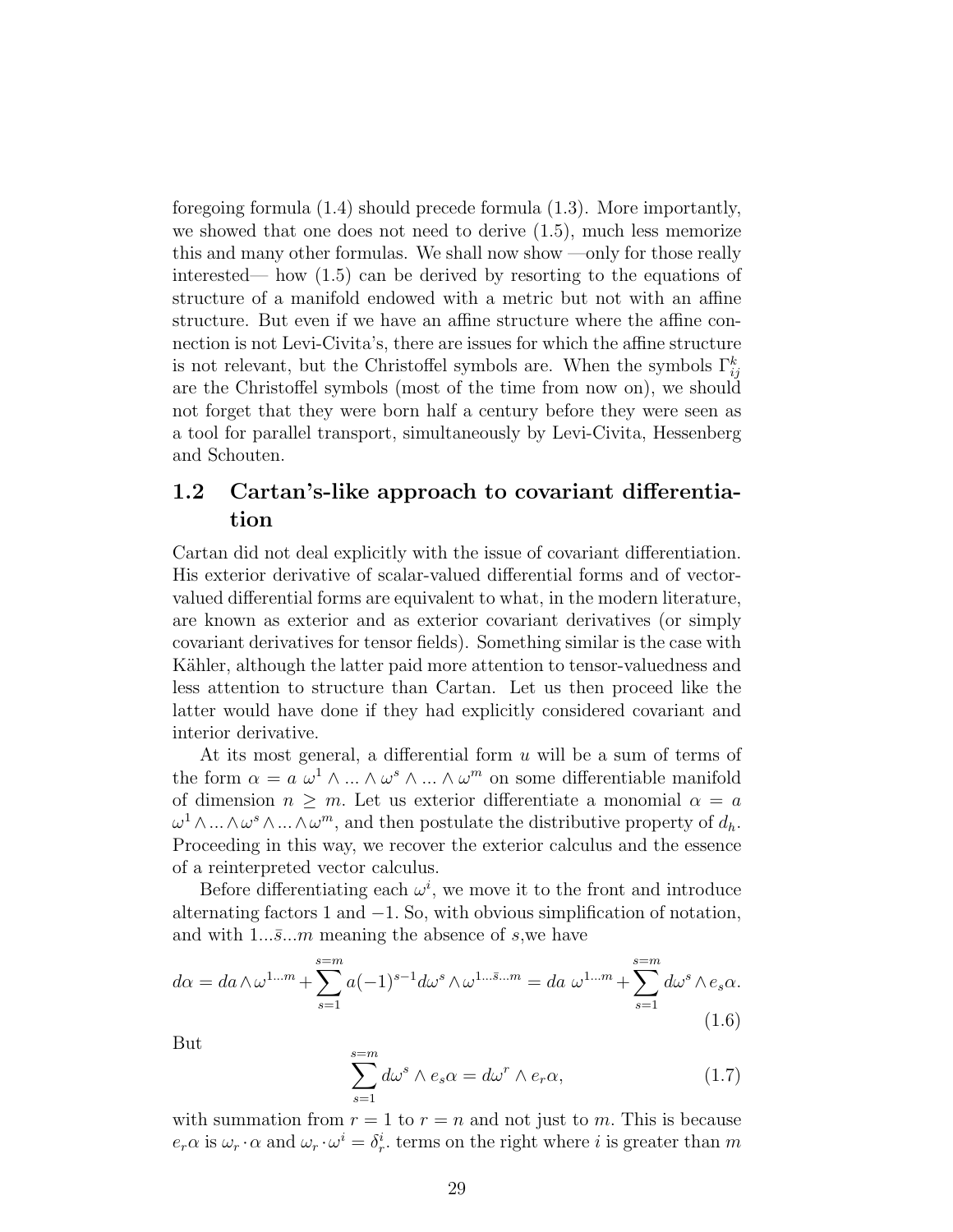do not contribute to the sum  $\omega_r \cdot \alpha$ . Equation (1.1) can thus be written further as

$$
d\alpha = a_{/h} \omega^h \wedge \omega^{1...m} + d\omega^r \wedge e_r \alpha,
$$
\n(1.8)

with  $a_{/h}$  defined by  $da = a_{/i} \omega^i$ . We next use

$$
d\omega^r = \omega^k \wedge {\omega_k}^r = -\Gamma_k^r{}_{h}\omega^h \wedge \omega^k = \omega^h \wedge (-\Gamma_k^r{}_{h}\omega^k). \tag{1.9}
$$

Hence

$$
d\alpha = \omega^h \wedge a_{/h} \; \omega^{1...m} \; - \; \omega^h \wedge (-\Gamma_k{}^r{}_{h} \omega^k) \wedge e_r \alpha, \tag{1.10}
$$

We define the covariant derivative  $d_h \alpha$  as

$$
d_h \alpha = a_{/h} \omega^{1...m} - \Gamma_k^{\ r}{}_{h} \omega^k \wedge e_r \alpha. \tag{1.11}
$$

Under the distributive property of differential operators with respect to the sum, we further have

$$
d_h u = \frac{\partial u}{\partial x^h} - \omega_h^r \wedge e_r u,\tag{1.12}
$$

for an arbitrary differential form  $u$ , whether of homogeneous grade or not. That is what Cartan would have done.

We are now interested in connecting with Kähler's work, i.e. in specializing this to coordinate bases. In general bases, the  $\Gamma_k^{\ r}{}_{h}$  are defined by  $\omega_k^{\ r} = \Gamma_k^{\ r}{}_{h} \omega^h$  and are not in general equal to the Christoffel symbols, which constitute the particular cases for coordinate bases. In terms of them, we have. In terms of coordinate bases

$$
\Gamma_k{}^r{}_h = \Gamma_h{}^r{}_k \qquad \dots \Gamma_k{}^r{}_h dx^k = \Gamma_h{}^r{}_k dx^k = \omega_h{}^r. \tag{1.13}
$$

### 1.3 The Kähler derivative

The Kähler differential is defined as

$$
\partial u = dx^h \vee d_h u = dx^h \wedge d_h u + dx^h \cdot d_h u = du + \delta u, \qquad (1.14)
$$

where

$$
du = dxh \wedge d_h u, \qquad \delta u = dxh \cdot d_h u. \qquad (1.15)
$$

Clearly

$$
\partial u = dx^{h} \vee \left(\frac{\partial u}{\partial x^{h}} - \omega_{h}^{r} \wedge e_{r} u\right) = dx^{h} \vee \frac{\partial u}{\partial x^{h}} - dx^{h} \vee (\omega_{h}^{r} \wedge e_{r} u). \tag{1.16}
$$

We further have

$$
\partial u = dx^h \vee \frac{\partial u}{\partial x^h} - dx^h \wedge \omega_h^r \wedge e_r u - dx^h \cdot (\omega_h^r \wedge e_r u). \tag{1.17}
$$

Since  $dx^h \wedge \omega_h^r$  equals zero, we finally have

$$
\partial u = dx^{h} \vee \frac{\partial u}{\partial x^{h}} - dx^{h} \cdot (\omega_{h}^{r} \wedge e_{r} u) = dx^{h} \vee \frac{\partial u}{\partial x^{h}} - e^{h} (\omega_{h}^{r} \wedge e_{r} u). \tag{1.18}
$$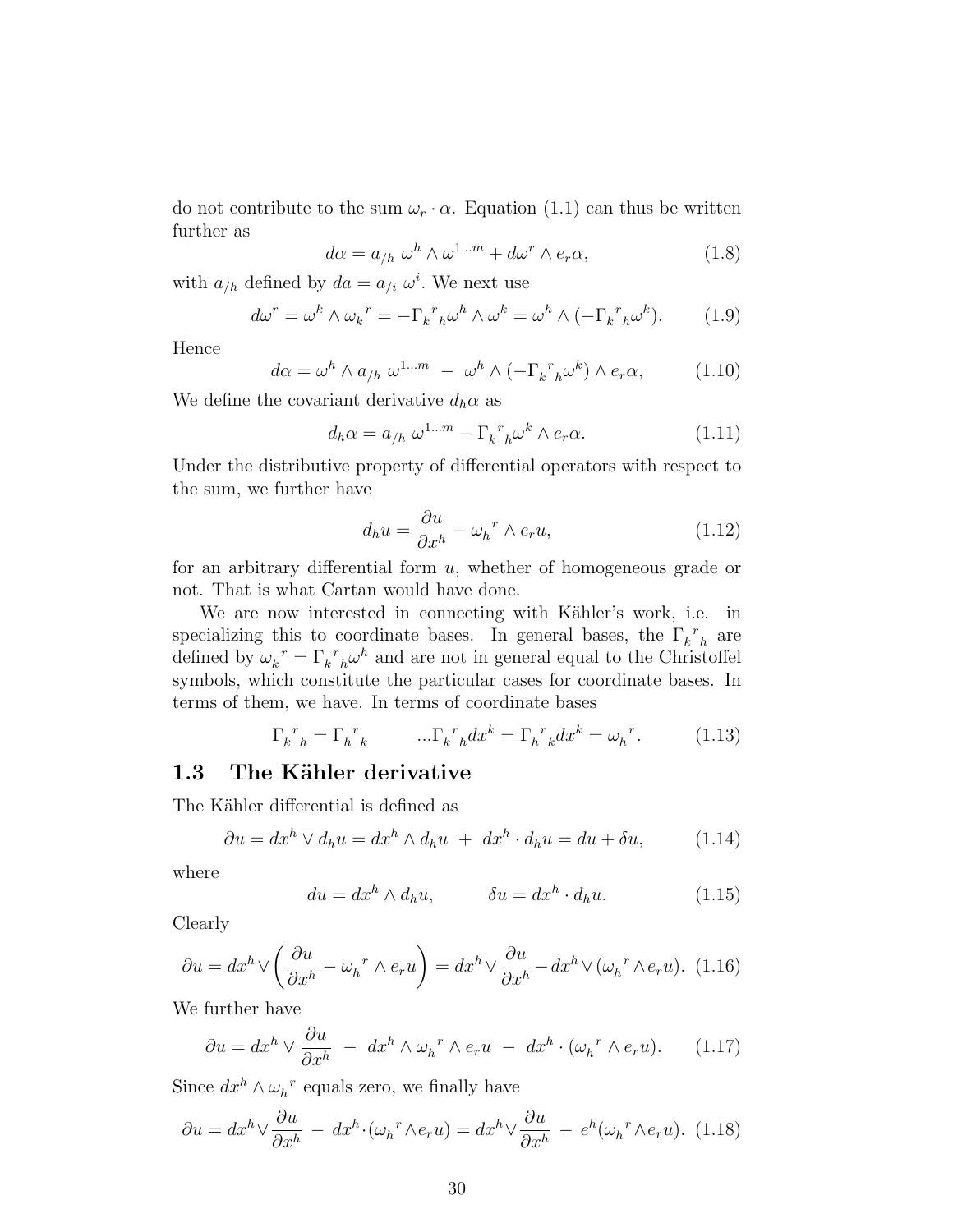### 1.4 Leibniz rules

You should be able to show that

$$
d_h(u \vee v \vee w \vee ...)=d_h u \vee v \vee w \vee ... + u \vee d_h v \vee w \vee ... + u \vee v \vee d_h w \vee ... + ...
$$
\n(1.19)

and that

$$
d_h(u \wedge v \wedge w) = d_h u \wedge v \wedge w \vee \dots + u \wedge d_h v \wedge w \vee \dots + u \wedge v \wedge d_h w \vee \dots + \dots
$$
\n
$$
(1.20)
$$

We have used so many terms in order to emphasize the lack of alternation of positive and negative signs. The proofs, essentially the same in both cases, are obvious by showing that, at each point, we can make  $\omega_h^{\ r}$ equal to zero. The justification of making this annulment is specially simple for the Christoffel symbols by resorting to the equation for the geodesics. It can also be achieved —in a different and less easy way in more general cases, as per section 8.4 of my book. We then have the Leibniz rule for the partial derivative . Since the proof is valid at each point independently of what happens at other points, and since the result involves only invariant terms, the proof is complete.

An important rule to accompany the exterior differential of an exterior product of differential forms is the Kähler derivative of the Clifford product of differential forms. The rule is

$$
\partial(u \vee v) = \partial u \vee v + \eta u \vee \partial v + 2e^{h} u \vee d_{h} v \tag{1.21}
$$

The symbol  $\eta$  stands for changing every differential 1−form factor by its opposite. So  $\eta \alpha_r$  equals  $\alpha_r$  or  $-\alpha_r$  depending on whether the grade of  $\alpha_r$  is even or odd. The symbol  $e^h$  is defined by its action  $e^h u = \omega^h \cdot u$ .

We proceed to prove it. In terms of coordinate bases, the differentiation  $\partial u$  was introduced as

$$
\partial u = dx^h \vee d_h u. \tag{1.22}
$$

Hence

$$
\partial(u \vee v) = dx^{h} \vee d_{h}(u \vee v) = dx^{h} \vee d_{h}u \vee v + dx^{h} \vee u \vee d_{h}v \quad (1.23)
$$

In the last term, we want to move  $dx^h$  past u, for which purpose, we solve for  $dx^h \vee u$  in

$$
dxh \vee u - \eta u \vee dxh = 2dxh \cdot u = 2eh u \qquad (1.24)
$$

and replace it in (1.24). Equation (1.21) follows.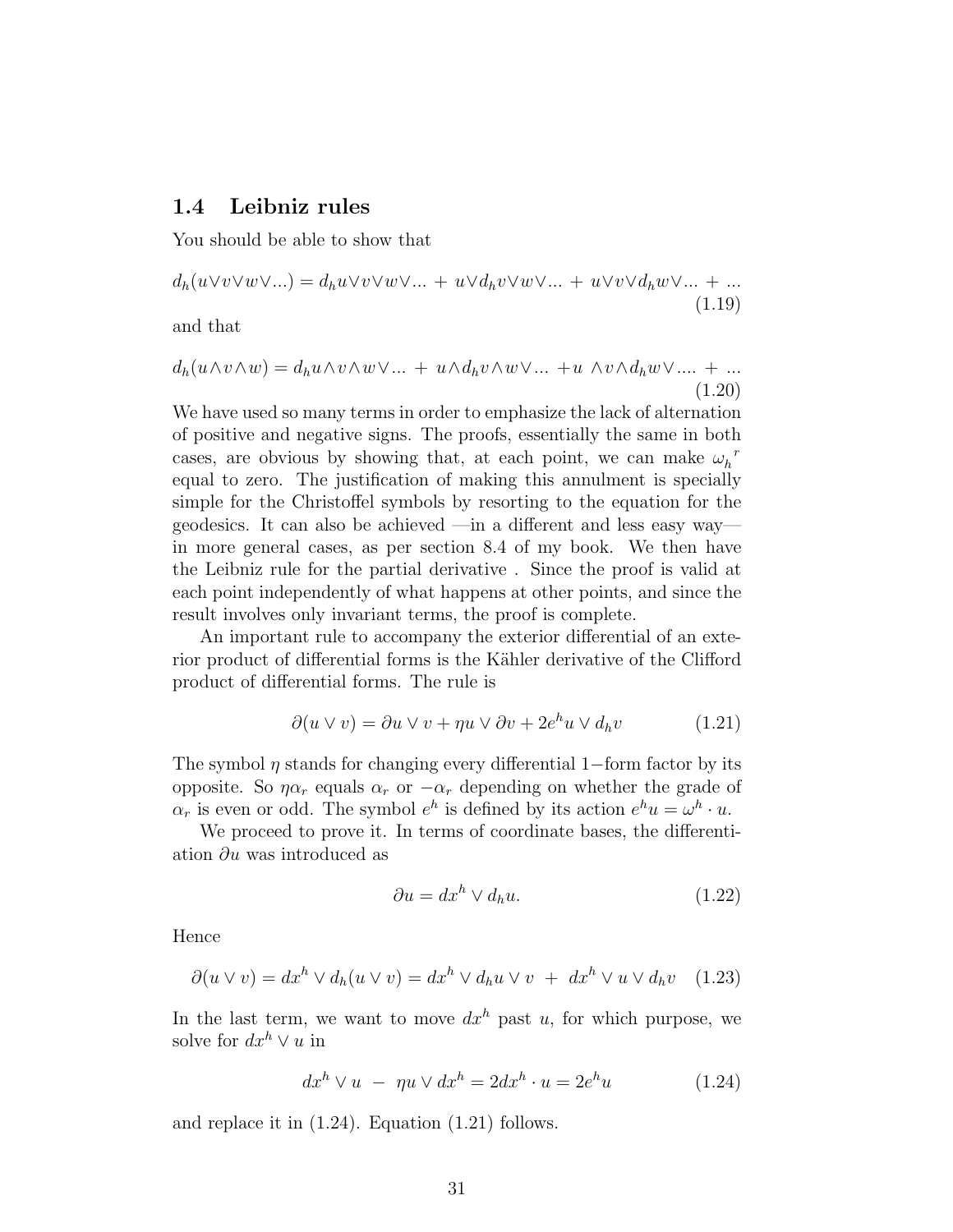It is worth considering other "Leibniz", not so much because they are going to be used, but to illustrate that one has to be careful and not extrapolate unduly. Without proof:

$$
d(u \vee v) = du \vee v + \eta u \vee dv + e^h u \vee d_h v - \eta d_h u \vee e^h v. \quad (1.25)
$$

Notice the absence of exterior products.

Let us do an example. Let z be defined as  $z = x + y dx dy$ . Then

$$
z^2 = x^2 - y^2 + 2xy dx dy.
$$
 (1.26)

Its exterior derivative is

$$
d(z^2) = 2xdx - 2ydy.\t(1.27)
$$

Assume now that we wish to apply the Leibniz rule that we have just derived. The sum of the first two terms can be written as  $2dx \wedge (x+ydxdy)$ which is  $2xdx$ . For the last two terms (actually four when developed) we use

$$
e^x z = ydy, \quad e^y z = -ydx, \quad d_x z = 1, \quad d_y z = dxdy,
$$

where  $e^x = e^1$  and  $e^y = e^2$ . We use these equations to get the sum of those four terms, which yield  $ydy - ydy - ydy - ydy = -2ydy$ . This checks the formula. It was not pretty. In this case we could first compute the product, so that we did not need to apply the rule, but there will be cases where there may be no alternative to use that "Leibniz rule".

A similar complex rule bearing structural similarity is

$$
\partial(u \wedge v) = \partial u \wedge v + \eta u \wedge \partial \wedge v + e^h u \wedge d_h v + \eta d_h u \wedge e^h v. \quad (1.28)
$$

In the derivations of the formulas for  $d(u\vee v)$  and  $\partial(u\wedge v)$ , one simply resorts to the contractions of components of covariant derivatives with the elements of a basis of differential 1−forms.

### 1.5 Examples of covariant and interior differentiations

We proceed to provide examples of interior differentiation of scalarvalued differential 1-forms. Under a different notation, you can find these formulas in his 1961 paper. I post them here since one is not used to hear or speak of covariant derivatives of the differentials of the coordinates. It is only a matter of applying the formulas that we have given. Instead of indices 1, 2, 3 and 4, I shall use  $\rho$ ,  $\phi$ , z and t.

The only non-null Christoffel symbols are

$$
\Gamma_{\phi\ \phi}^{\ \rho} = -\rho, \qquad \Gamma_{\rho\ \phi}^{\ \phi} = -\frac{1}{\rho} = \Gamma_{\phi\ \rho}^{\ \phi}.
$$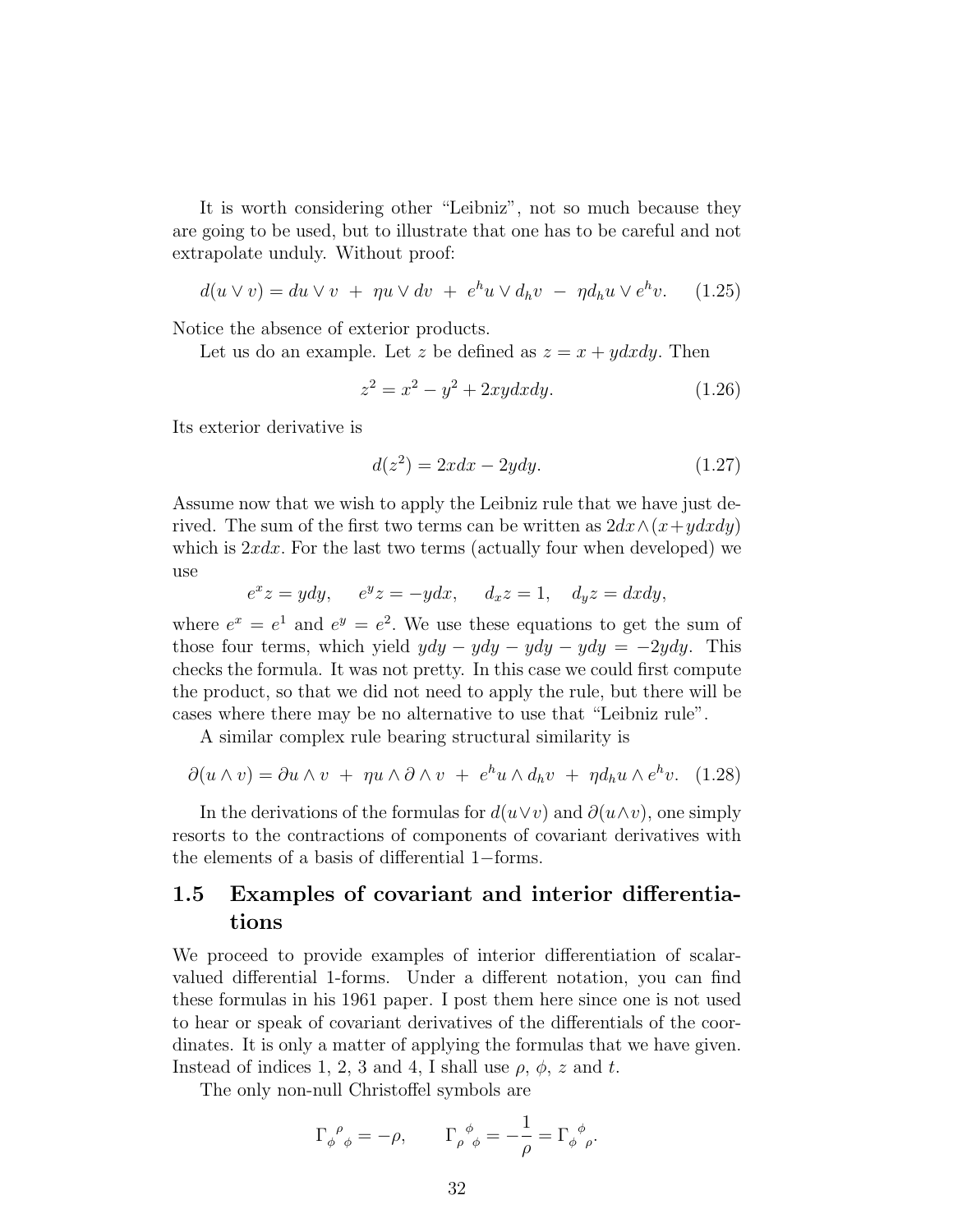The  $\omega$ 's that we require are

$$
\omega_{\phi}{}^{\rho} = -\rho d\phi, \quad \omega_{\rho}{}^{\phi} = \frac{d\phi}{\rho}, \quad \omega_{\phi}{}^{\phi} = \frac{d\rho}{\rho}.
$$
 (1.29)

The covariant derivatives then are

$$
d_{\rho}u = \frac{\partial u}{\partial \rho} - \frac{\partial \phi}{\partial \rho} \wedge e_{\phi}u, \qquad d_{z}u = \frac{\partial u}{\partial z}, \qquad d_{t}u = \frac{\partial u}{\partial t},
$$

$$
d_{\phi}u = \frac{\partial u}{\partial \phi} + \rho d\phi \wedge e_{\rho}u - \frac{d\rho}{\rho} \wedge e_{\phi}u.
$$
(1.30)

Exercise. Find the divergence in cylindrical coordinates in **3-D Euclidean space.** Needless to say that you could follow the same process for arbitrary coordinate systems.

We want to make an important clarification to preempt confusions. When one computes the interior derivative —in say cylindrical coordinates of a differential 1−form, one gets the same expression that one gets in the literature for the divergence of a vector field. We are not dealing here with tensor-valued differential forms, and with vector-valued ones in particular. If one used information given in chapter 1 or the beginning of chapter 2 to compute the interior derivative of a vector field, you would get zero. the reason is simple. The covariant derivative of a vector field in the sense of KK is another vector-valued 0−form. Its interior contraction with differentials 1-forms is zero (you get scalars with interior contraction of differential 1−forms with differential 1−forms, not of scalars with differential 1−forms, regardless of valuedness. Does it contradict the physics? No, in the KC, the so called magnetic vector field is a differential 2−form, and the vector potential is a differential 1−form. The divergence of the magnetic vector field is obtained as the exterior derivative of the magnetic differential 2−form. In the next section, we shall understand this a little bit better in the next section when we deal with the concepts of Hodge duals and coderivative.

Consider now the metric. There are definitions for all tastes. The symmetric quadratic differential form  $g_{ij}dx^idx^j$  is a tensor product of differential 1-forms is a tensor product,  $g_{ij}dx^i \otimes dx^j$  and does not belong to what we have called Kähler algebra, which is a Clifford algebra of scalar-valued differential forms, not a tensor algebra. In the KC, the metric tensor of which one says that its covariant derivative is  $g^{ij}$ **e**<sub>i</sub> $\otimes$ **e**<sub>j</sub>, equivalently  $g_{ij}e^i \otimes e^j$ . In other words it is a 2-tensor-valued differential 0−form.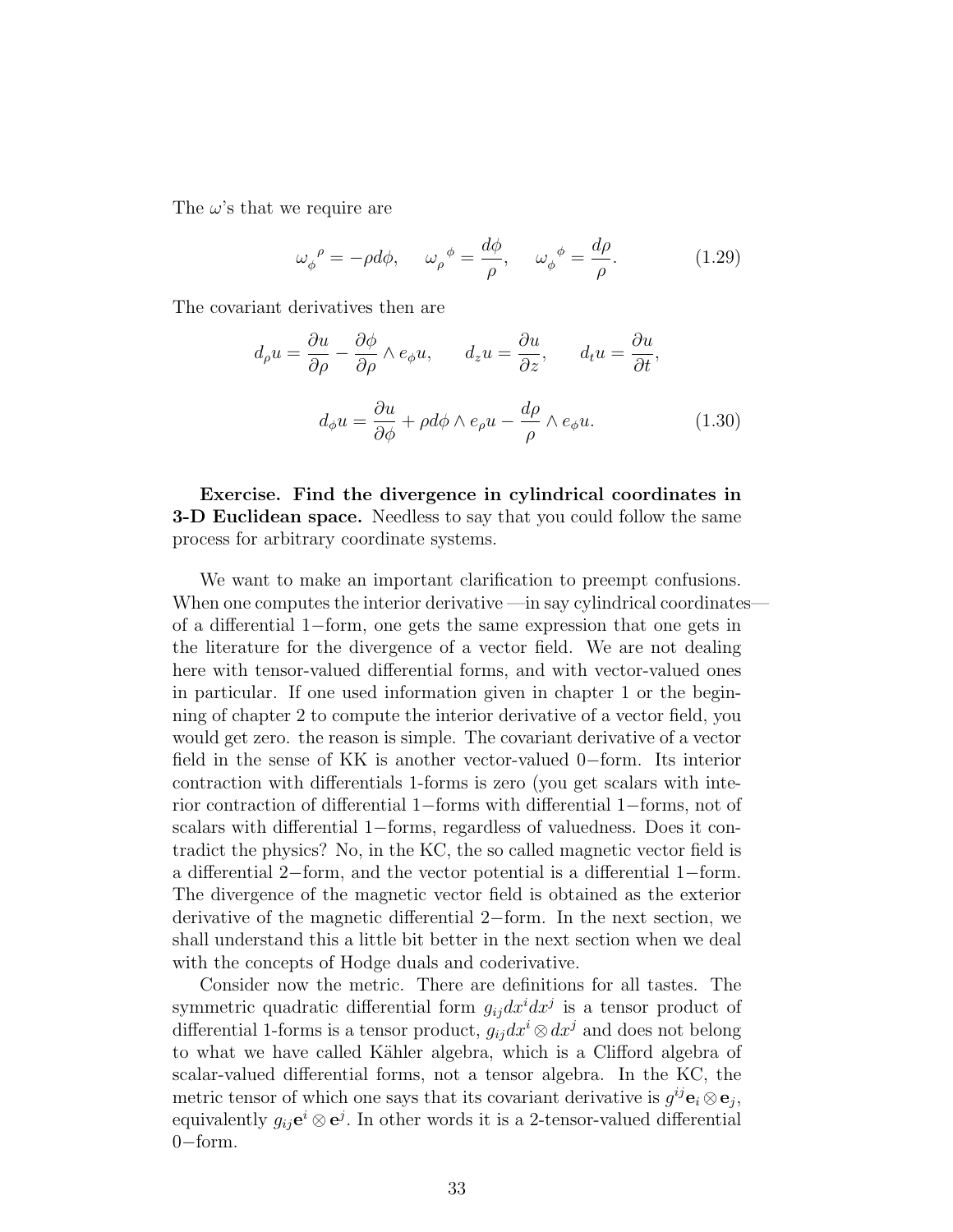#### 2 Hodge duality, co-derivative and Laplacians

The term duality has several meanings in algebra, calculus and geometry. Given a vector space, one speaks of its dual vector space. Given an n-dimensional Euclidean space, one speaks of the  $(n - 1)$ -plane dual of a point. Hodge duality is a third concept not too different from the previous one but more comprehensive. It is important because the concept of co-derivative in computationally less comprehensive calculi resorts to it to deal with situations which are better addressed with the interior derivative of the Kähler's calculus.

The "co-derivative version" of the interior derivative form allows one to understand how versions of the Laplacian which apparently have different numbers of terms are all part of the same general formula which takes simpler forms depending of the object to which it is being applied.

### 2.1 Hodge duality

Let us use the symbol  $z$  to refer to the unit differential form in the Kaehler algebra. It is undefined up to the sign, depending on the order in which the differential 1−form factors are chosen. As defined before, let  $(\omega^i)$  be a set of n differential 1–forms that orthonormalize the metric. Let the symbol  $z$  denote the unit hypervolume, i.e. the differential  $n-$ form

$$
z = \omega^1 \wedge \omega^2 \wedge \dots \wedge \omega^n. \tag{2.1}
$$

This is undefined by a sign depending on the order in which we pick the elements of the basis of differential 1−forms. We shall choose the order so that this expression coincides with

$$
z = |g_{ij}|^{1/2} dx^{1} \wedge dx^{2} \wedge ... \wedge dx^{n}.
$$
 (2.2)

If you were hesitating as to whether the exponent of  $|g_{ij}|$  is +1 or -1, just check with the element of area in polar coordinates.

We define the Hodge dual (in the following, called simply the dual) ∗u of a differential form u as

$$
*u = u \vee z,\tag{2.3}
$$

For positive definite signature, we have

$$
** = zz = (-1)^{\binom{n}{2}}, \qquad z^{-1} = (-1)^{\binom{n}{2}}z, \qquad *^{-1} = (-1)^{\binom{n}{2}}*.
$$
\n(2.4)

### 2.2 The co-derivative

The interior derivative of a scalar-valued differential form  $u$  is defined in the literature as  $*^{-1}d * u$  or as  $* d * u$ , which may differ by the sign.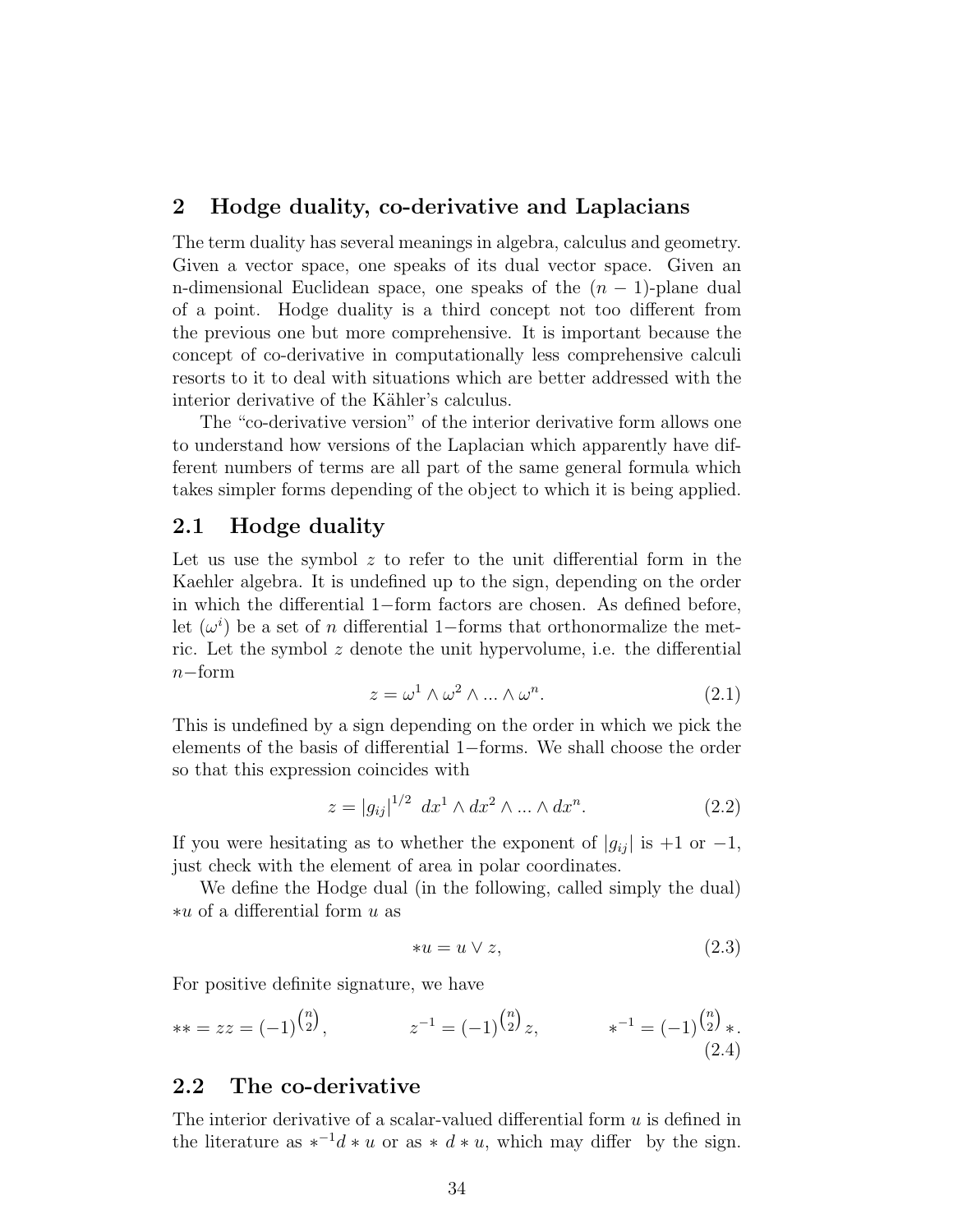We retrospectively choose the first of these options, for the same reason that Kähler must have chosen it. Indeed, let us compute. The formula for the exterior derivative of the Clifford product  $u \vee z$  reduces to just two terms:

$$
d(u \vee z) = du \vee z - \eta d_h \vee e^h z.
$$
 (2.5)

Hence, it is clear that

$$
*^{-1}d * u = (-1)^{\binom{n}{2}}d(u \vee z) \vee z = du - (-1)^{\binom{n}{2}}\eta d_h u \vee e^h z \vee z. \tag{2.6}
$$

On the other hand,

$$
(-1)^{\binom{n}{2}} e^h z \vee z = (-1)^{\binom{n}{2}} \omega^h \vee z \vee z = \omega^h. \tag{2.7}
$$

Hence,

$$
*^{-1}d * u = du - \eta d_h u \vee \omega^h \qquad (2.8)
$$

Consider next the dot product  $\omega^h \cdot d_h u$ ,

$$
2\omega^h \cdot d_h u = \omega^h \vee d_h u - \eta d_h u \vee \omega^h. \tag{2.9}
$$

We thus have

$$
\ast^{-1}d \ast u = du + 2\delta u - \partial u = \delta u. \tag{2.10}
$$

We have thus proved that the co-derivative of a scalar-valued differential form is nothing but the inverse Hodge dual of the exterior derivative of the Hodge dual. Notice that, in proving this result, we did not need to assume anything about the specific valued ness of u. The Hodge dual here is defined in the Kähler algebra.

### 2.3 Laplacians

The Laplacian of a differential r−form is defined as  $\partial \partial$ . We then have

$$
\partial \partial = (d + \delta)^2 = dd + d\delta + \delta d + \delta \delta. \tag{2.11}
$$

In general, none of these terms can be ignored. However, one is used to see simpler forms. Indeed, if u is scalar valued,  $ddu = 0$ . On the other hand, we have, with an abuse of parentheses for greater clarity,

$$
\delta \delta u = (d \{ [d(uz)] \, z^{-1} \} \, z) \, z = (dd(uz)) \, z. \tag{2.12}
$$

If  $ddu = 0$ , then  $\delta \delta u$  also is zero. Hence the Laplacian of scalar-valued differential forms can be written simply as

$$
\partial \partial = d\delta + \delta d. \tag{2.13}
$$

Since the interior derivative of scalar-valued differential forms is zero, the Laplacian for these forms is then given by just the term  $\delta d$ . This is similar for what in the vector calculus is the divergence of the gradient.

Exercise. Show that  $\partial \partial r = \frac{2}{r}$  $\frac{2}{r}$ .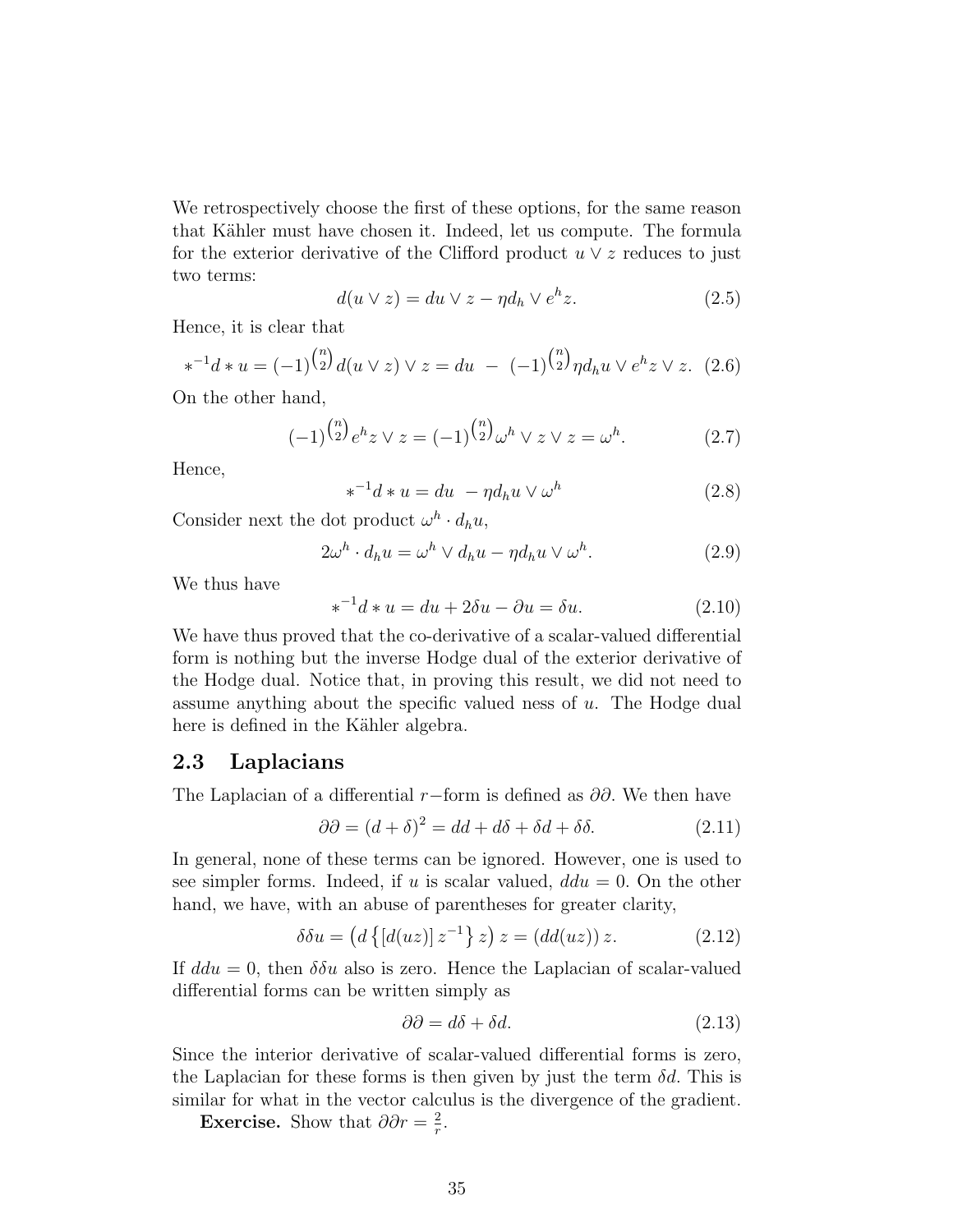### 3 Harmonic, strict harmonic and constant differentials

We now deal with certain types of differential forms of special interest from a perspective of differentiation. We go from the east to the most specialized.

#### 3.1 Harmonic and strict harmonic differentials

A differential form  $\alpha$  is called harmonic if its Laplacian is zero. It is called *strict harmonic* if  $\partial \alpha = 0$ . The statement  $\partial \alpha = 0$  is clearly equivalent to  $d\alpha + \delta \alpha = 0$ . Clearly, a strict harmonic differential is harmonic. In general, harmonic differentials are not strict harmonic. There are exceptions. If a differentiable manifold is oriented and compact and its metric is positive definite, harmonicity implies strict harmonicity (See Kähler 1962, section 21). Hence, in Euclidean spaces, finding harmonic and strict solutions is the same problem. Structurally, the problem of finding solutions of  $\partial \alpha = 0$  is cleaner than finding solutions of  $\partial \partial \alpha = 0$ . But, the richness of solutions is such that one needs far more theory than this in order to solve the problem without resorting to the method of separation of variables.

Strict harmonic differential forms play a major role in the subalgebra of even differential forms of the K¨ahler algebra of 2-D Euclidean space.

As an immediate consequence of the definitions, an even differential form  $u + v dx dy$  is strict harmonic if and on it satisfies the Cauchy-Riemann conditions

$$
u_{,x} = v_{,y} \t\t u_{,y} = -v_{,x} \t\t(3.1)
$$

In particular,  $x + y dx dy$  is harmonic. It is an immediate consequence of these equations that the equations

$$
U = \int u dx - v dy, \qquad V = \int u dy + v dx \qquad (3.2)
$$

define forms  $U$  and  $V$ , since the integrability conditions are the Cauchy-Riemann equations. We thus have

$$
dU = udx - vdy, \qquad \qquad dV = udy + vdx \qquad (3.3)
$$

and, therefore,

$$
U_{,x} = u = V_{,y} \qquad U_{,y} = -v = -V_{,x} \,. \tag{3.4}
$$

These equations for the partial derivatives of  $U$  and  $V$  take the form of Cauchy-Riemann conditions. Hence, the differential forms  $U + V dx dy$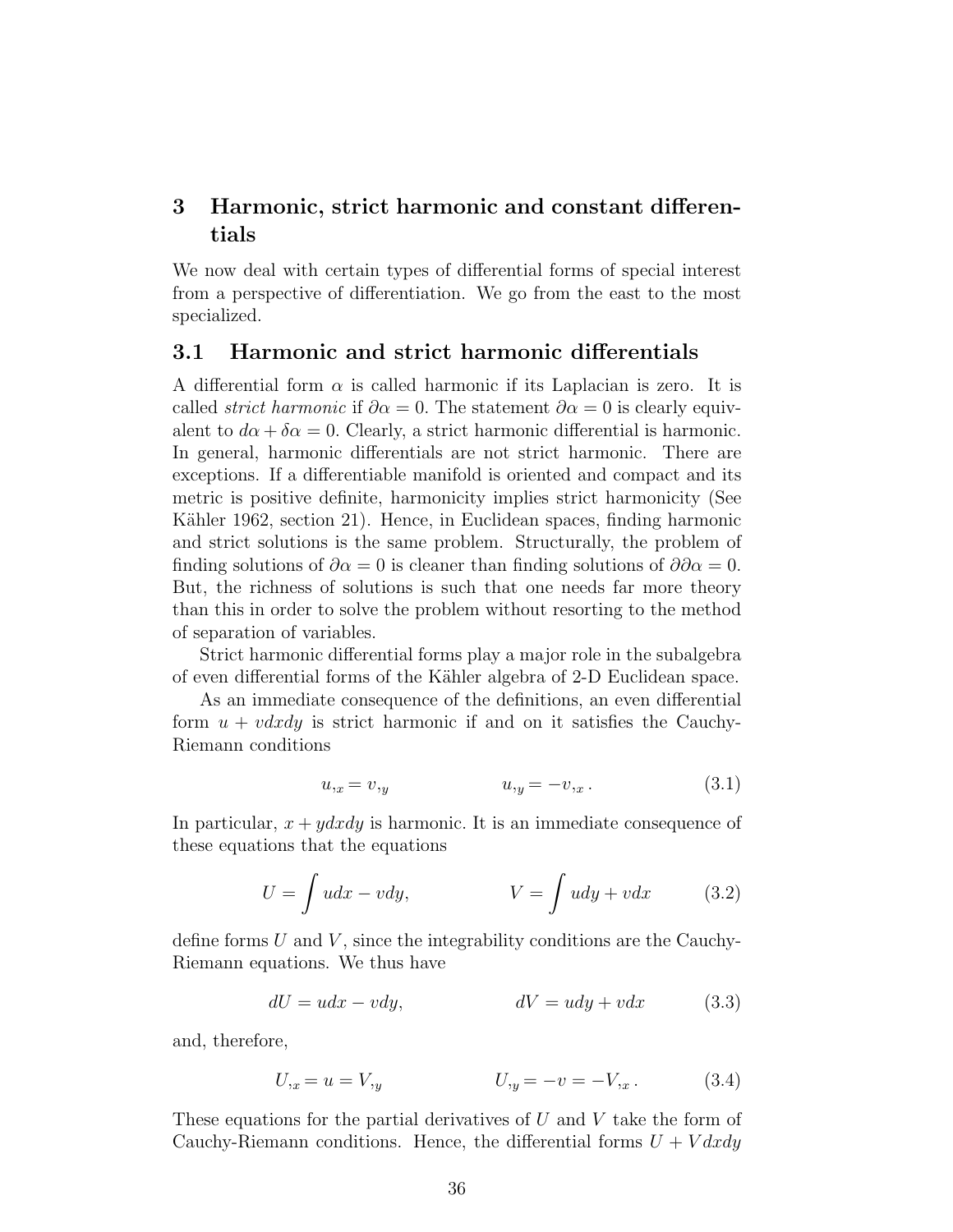also are strict harmonic. U and V are determined only up to additive differential forms whose covariant derivative is zero, since they do not change the Kähler derivative.

Functions of strict harmonic differential forms need not be strict harmonic, but most common functions are. Whether they are or not is the same issue in the literature of whether or not a function of a complex variable is analytic or not.

#### 3.2 Constant differentials

It seems that the term constant differential form has not been used by anybody but Kähler. So his use is justified when it does not overlap and conflict with prior use of the same term in the literature. His choice of that term is not very fortunate in that he uses it not only for scalarvalued differential forms —where there is no problem— but also for tensor-valued differential forms, where the conflict arises.

Define constant differential forms, c, as those whose covariant derivatives  $d_h u$  are zero. This is a more restrictive concept than  $\partial u = 0$ . It is easy to show that any exterior polynomial with constant coefficients in the differentials of the Cartesian coordinates is a constant differential form, but not if those coefficients are not constant. This is easy to prove by building the argument upon observation of what happens when we build the differentials of, say,  $f(x, y)dx \wedge dy$  and  $f(x, y, z)dx \wedge dy$ . As for polynomials on the differential of other coordinates, suffice to observe that dr has interior derivative  $2/r$ . Hence  $d_h r$  cannot be zero. But this does not impede that polynomials in those differentials with non-constant coefficients may happen to be constant differentials. An example of this is  $\rho d\rho d\phi$ , which is the unit surface element,  $dxdy$ , but expressed in terms of cylindrical coordinates. The *unit volume differ*ential is a constant differential, since we can always choose coordinates such that at any specific point they behave as if they were Cartesian coordinates, this is to say that the metric reduces to the form  $\sum (dx^i)^2$ at the given point.

The rules for the different versions of the Leibniz differentiation readily yield

$$
d(u \wedge c) = du \wedge c, \qquad \qquad \partial(u \vee c) = \partial u \vee c, \tag{3.5}
$$

$$
\partial(u \wedge c) = \partial u \wedge c + \eta d_h u \wedge e^h c, \qquad d(u \vee c) = du \vee c - \eta d_h u \vee e^h c. \tag{3.6}
$$

The equation  $\partial(u \vee c) = \partial u \vee c$  is a most important one vis a vis the foundations of quantum mechanics. Recall that we had the equation

$$
u = {}^{+}u^{+} \epsilon^{+}\tau^{+} + {}^{+}u^{-} \epsilon^{+}\tau^{-} + {}^{-}u^{+} \epsilon^{-}\tau^{+} + {}^{-}u^{+} \epsilon^{-}\tau^{-}, \qquad (3.7)
$$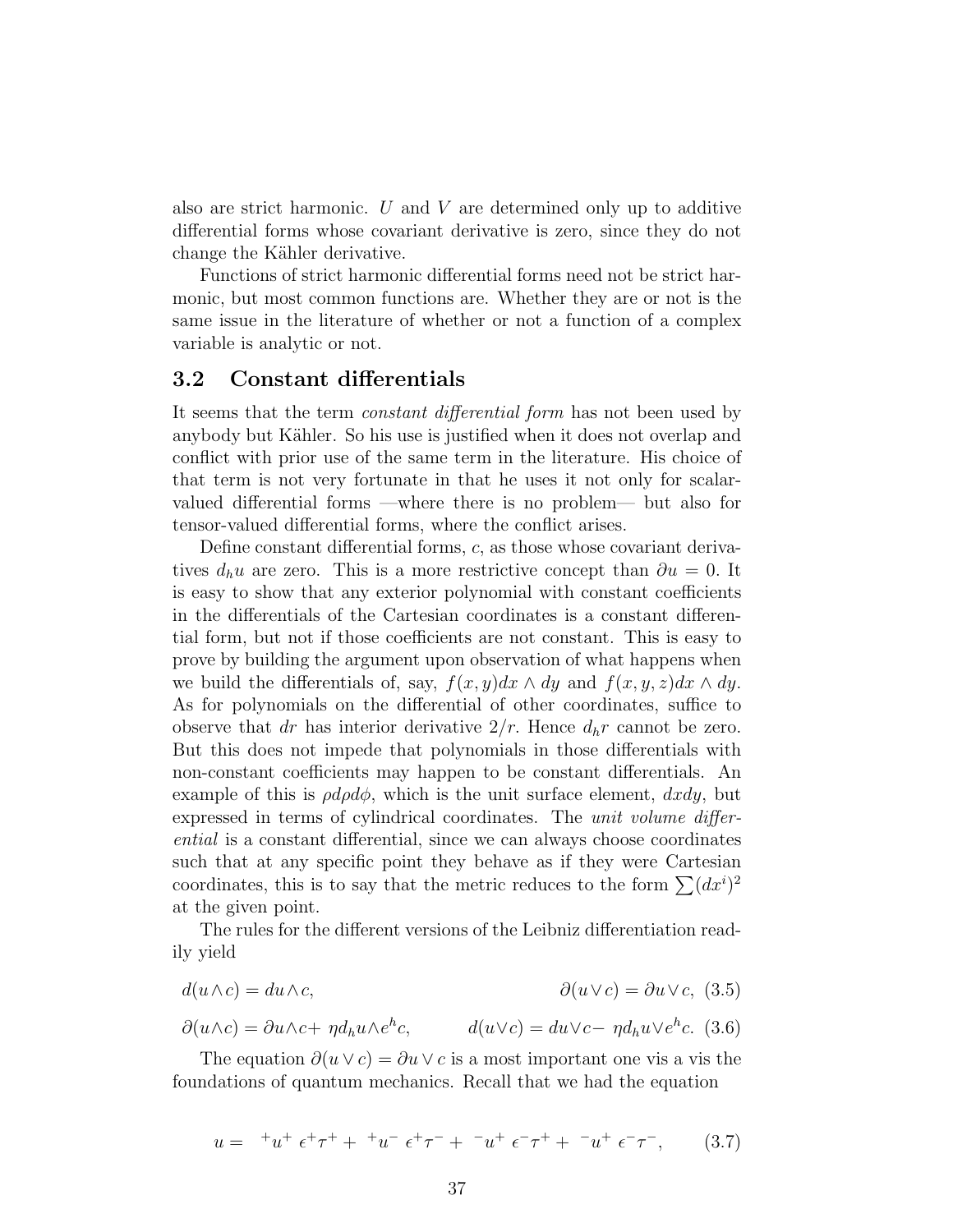whose importance cannot be overemphasized The operators  $\epsilon^{\pm}$ ,  $\tau^{\pm}$  and  $\epsilon^{\pm} \tau^*$  are constant idempotents. Hence, we have in particular

$$
\partial u = (\partial^+ u^+) \epsilon^+ \tau^+ + (\partial^+ u^-) \epsilon^+ \tau^- + (\partial^- u^+) \epsilon^- \tau^+ + (\partial^- u^+) \epsilon^- \tau^-,
$$
\n(3.8)

and similarly for decompositions involving only the  $\epsilon^{\pm}$  or the  $\tau^{\pm}$ . Let us post-multiply by  $\epsilon^+ \tau^+$ . We get

$$
(\partial u)\epsilon^+\tau^+ = (\partial^{\phantom{+}}u^+)\epsilon^+\tau^+.\tag{3.9}
$$

We could similarly have multiplied by any other of the  $\epsilon^{\pm} \tau^*$  and have obtained a parallel result. Because of the form of the Kähler calculus, profound implications of this are around the corner. Several applications will be shown in the next chapter.

Consider now the metric tensor,  $g_{ij}e^i \otimes e^j$ , in order to illustrate the issue of terminology to which we referred above. Under Kähler's terminology, this tensor field is a constant tensor-valued differential 0−form. He could also consistently call constant tensor field since he uses tensorvalued differential 0−form and tensor field as synonymous. So, we would be using the term constant tensor field for tensor fields which are not constant. We have described the actual situation in a simplified way since, for his argument, he actually creates a tensor field that he denotes as  $(dx \vee dx)$  whose components are given by  $(dx \vee dx)^{ik} = dx^i \vee dx^k$ . Be as it may, the fact remains that he uses the term constant to refer to something where nothing appears to be constant; the constancy is a combination of terms, derivatives among them. Fortunately, we do not have to deal with tensor-valuedness in this course. So, we do not have to worry with matters of notation.

### 4 Application 1: Helmholtz theory in 3-D Euclidean space

We now derive the differential 1−forms version of Helmholtz theorem. It amounts to the integration of a differential 1−form whose exterior and interior derivatives are given and satisfies the right conditions. We then proceed to obtain from this result the integration of a differential 2−form also given by its exterior and interior derivatives. Similar theorems in non-Euclidean spaces and higher dimensions will be proved in later chapters, where we prove a uniqueness theorem which is required as a prerequisite for the validity of the proof. this requirement also applies here. but we proceed without it since the results parallel those of Helmholtz theorem in the vector calculus where the uniqueness theorem is well known. So, for the time being, we trust that such a theorem also exists for differential 1−forms. The contents of this section, is virtually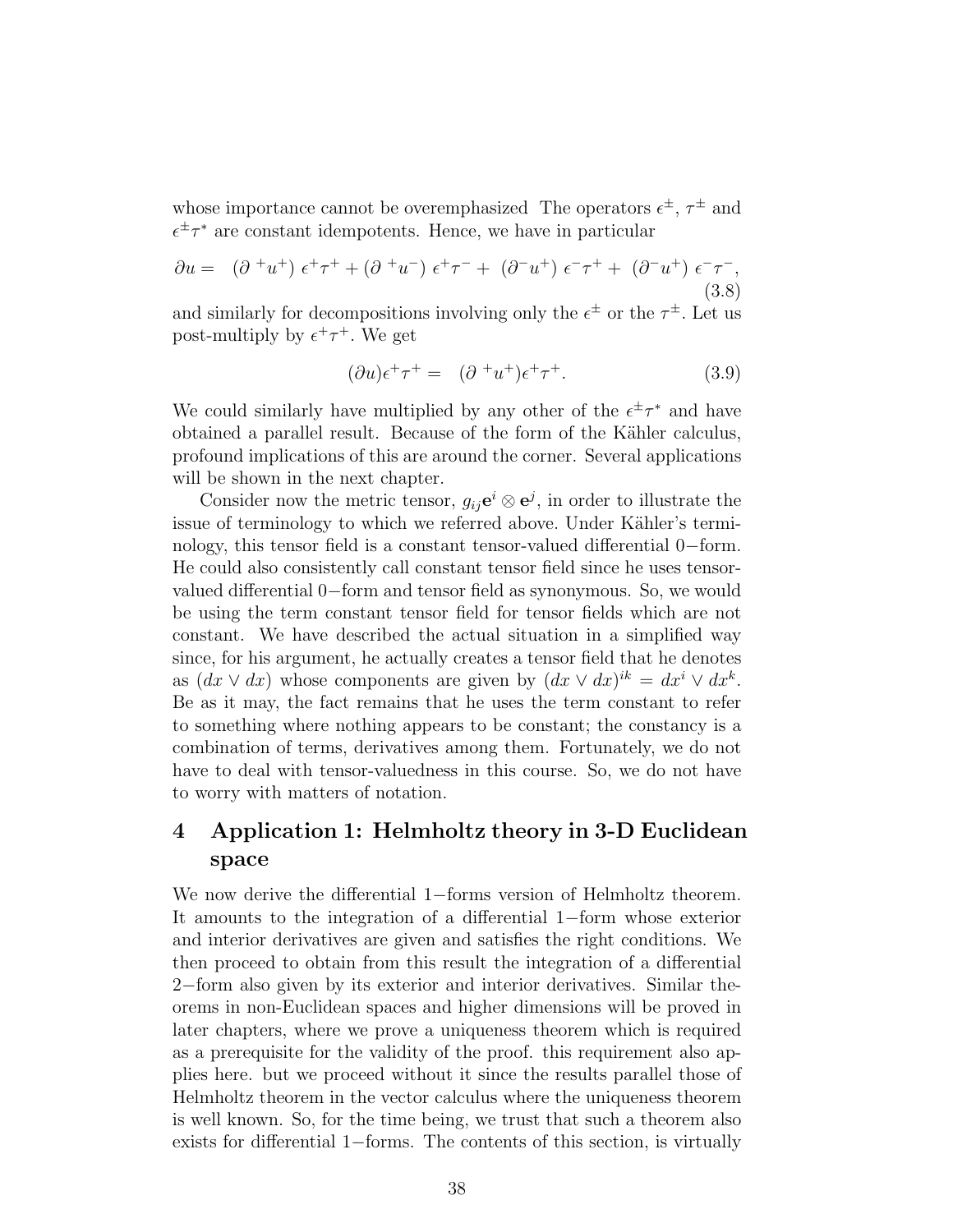the same as in the substantive part of our paper "Helmholtz theorem for differential forms in 3-D Euclidean space", posted in arXiv. We would not reproduce it here except for the following.

Readers of books dealing with differential forms will have noticed that they often have a  $\frac{1}{r!}$  at the front of expressions. This is because those are summations over all permutations of indices. As an example, we cannot write  $dx^1 \wedge dx^2$  as  $\sum dx^i \wedge dx^j$  with  $i = 1, 2$  and also  $j = 1, 2$ . We have to introduce the factor 1/2 and the minus sign, i.e.  $dx^1 \wedge$  $dx^{2} = (1/2)(x^{1} \wedge dx^{2} - x^{1} \wedge dx^{2})$ . Once we have taken care of this issue, we still have to contend with the fact that we may have summation over the different elements in a basis of  $r$ −forms. This is taken care of with the convention that summations over repeated indices are only over independent elements, meaning that the notation applies to the form that differential forms take after we have reduced say  $(1/2)(x^1 \wedge$  $dx^2 - x^1 \wedge dx^2$  to  $dx^1 \wedge dx^2$ . Once we have done it, we still have other  $dx^{i} \wedge dx^{j}$  pertaining to other pairs of indices to cover all options when dealing with differential r−forms. And then we may have to sum over the different grades. So, we shall use the notation  $a_R dx^R$  to sum from  $R = 1$  to  $R = 2<sup>n</sup>$ , which is the dimension of the algebra. If some u is a differential  $r$ −form, it means that all  $a_R$  are zero except, at most, a number  $\binom{n}{r}$  $\binom{n}{r}$  of them, which is the dimension of the subspace of differential r−forms. In this section, we shall acquire plenty of practice with this.

Finally, we have virtually shown earlier in this chapter that the definition of the Laplacian of a scalar-valued differential 1−form yields an operator that is the same as in the standard vector calculus. We thus take advantage of knowledge by readers of, for example, what the Laplacian of  $\partial \partial_{r}^1$  is.

# 4.1 Helmholtz Theorem for Differential 1-Forms in 3-D Euclidean Space

We compute with Cartesian coordinates. The results obtained being invariant, they retain their form in arbitrary bases of differential forms.

Let w denote the unit volume differential form in dimension three. (We reserve the letter z for arbitrary dimension). And let us define  $r_{12}$ as

$$
r_{12} = [(x - x')^{2} + (y - y')^{2} + (z - z')^{2}]^{-1/2}
$$

Theorem: Differential 1−forms that are smooth and vanish sufficiently fast at infinity can be written as

$$
\alpha(\mathbf{r}) = -\frac{1}{4\pi}dI^0 - \frac{1}{4\pi}\delta(dx^j dx^k I^i),\tag{4.1}
$$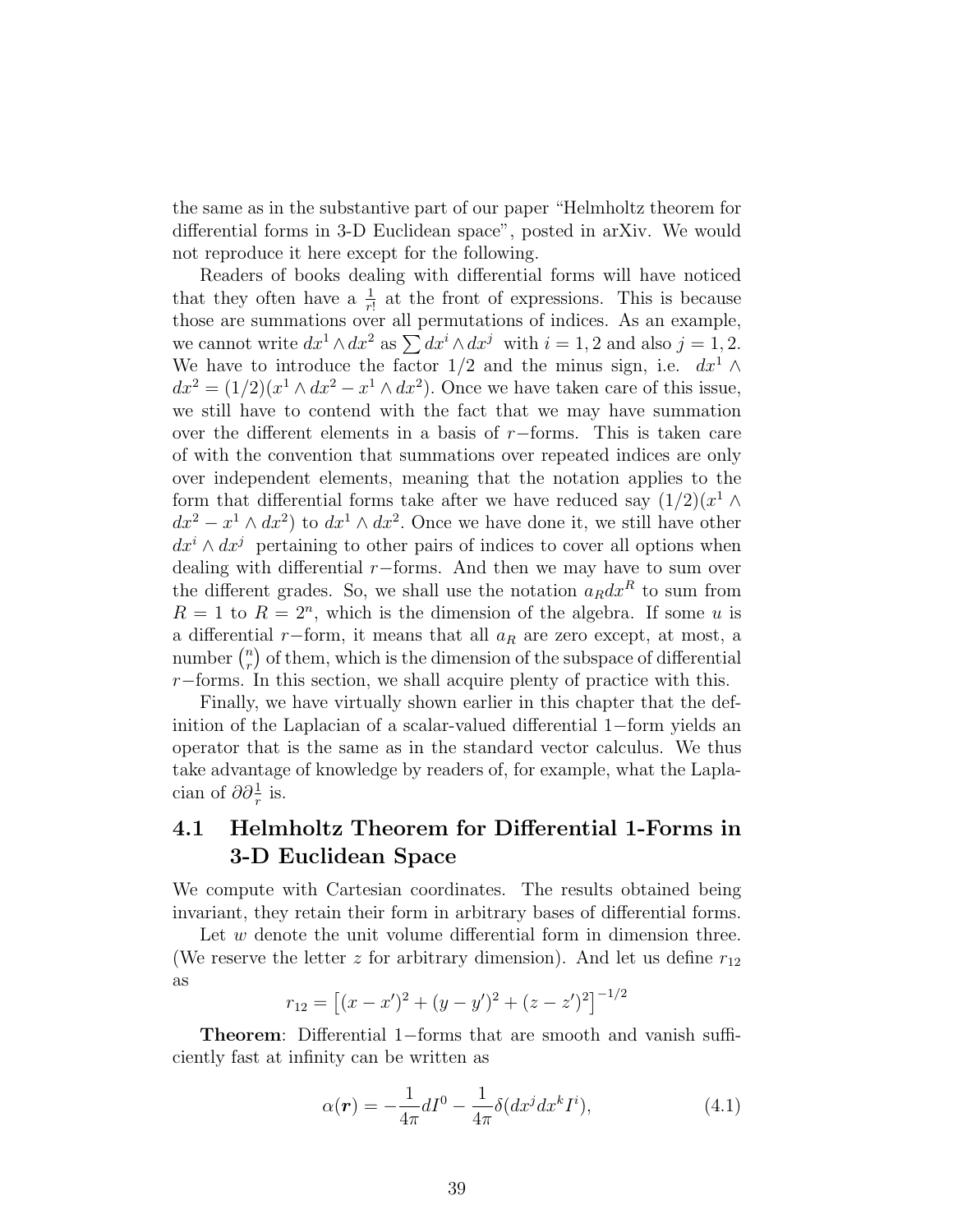$$
I^{0} \equiv \int \frac{1}{r_{12}} (\delta' \alpha') w', \quad I^{i} \equiv \int \frac{1}{r_{12}} d' \alpha' \wedge dx'^{i}, \tag{4.2}
$$

with summation over the three cyclic permutations of  $1,2,3$ .

**Proof:** By the uniqueness theorem and the annulment of dd and  $\delta\delta$ , the proof reduces to showing that  $\delta$  and  $d$  of espectively  $I^0$  and  $I^i$  yield  $d\alpha$  and  $\delta\alpha$ .

Since  $\delta dI^0 = \partial \partial I^0$ , we write  $-(1/4\pi)\delta dI^0$  as

$$
\frac{-1}{4\pi}\partial\partial I^0 = \frac{-1}{4\pi} \int_{E'_3} (\partial \partial \frac{1}{r_{12}})(\delta'\alpha')w' = \frac{-1}{4\pi} \int_{E'_3} (\partial'\partial'\frac{1}{r_{12}})(\delta'\alpha')w' = \delta\alpha,
$$
\n(4.3)

after using the relation of ∂∂ to the Dirac distribution.

For the second term, we use that  $d\delta = \partial \partial - \delta d$  when acting on  $dx^j dx^k I^i$ . We move  $\partial \partial$  past  $dx^j dx^k$ . Let  $\alpha$  be given as  $a_l(x) dx^l$  in terms of the same coordinate system. We get  $d'\alpha' \wedge dx'^i = (a'_{k,j} - a'_{j,k})w'$ . The same property of  $\partial\partial$  now allows us to obtain  $d\alpha$ .

For the second part of the second term, we apply  $\delta d$  to  $dx^j dx^k I^i$ :

$$
\delta d(dx^j dx^k I^i) = \delta \left( w \frac{\partial I^i}{\partial x^i} \right) = wd \left( \frac{\partial I^i}{\partial x^i} \right) = w dx^l \frac{\partial^2 I^i}{\partial x^i \partial x^l} =
$$

$$
= w dx^l \int_{E'_3} \left[ \frac{\partial^2}{\partial x'^i \partial x'^l} \left( \frac{1}{r_{12}} \right) \right] (a'_{k,j} - a'_{j,k}) w'.
$$
(4.4)

We integrate by parts with respect to  $x'^i$ . One of the two resulting terms is:

$$
w dx^{l} \int_{E'_{3}} \frac{\partial}{\partial x'^{i}} \left[ \frac{\partial \left( \frac{1}{r_{12}} \right)}{\partial x'^{l}} (a'_{k},_{j} - a'_{j},_{k}) \right] w'. \tag{4.5}
$$

Application to this of Stokes theorem yields

$$
wdx^{l} \int_{\partial E'_{3}} \frac{\partial \left(\frac{1}{r_{12}}\right)}{\partial x^{l}} (a'_{k},_{j} - a'_{j},_{k}) dx'^{j} dx'^{k}.
$$
 (4.6)

It vanishes for sufficiently fast decay at infinity.

The other term resulting from the integration by parts is

$$
-w dx^{l} \int_{E'_{3}} \frac{\partial \left(\frac{1}{r_{12}}\right)}{\partial x'^{l}} \frac{\partial}{\partial x'^{i}} (a'_{k},_{j} - a'_{j},_{k}) w', \qquad (4.7)
$$

which vanishes identically (perform the  $\frac{\partial}{\partial x^i}$  differentiation and sum over cyclic permutations). The theorem has been proved.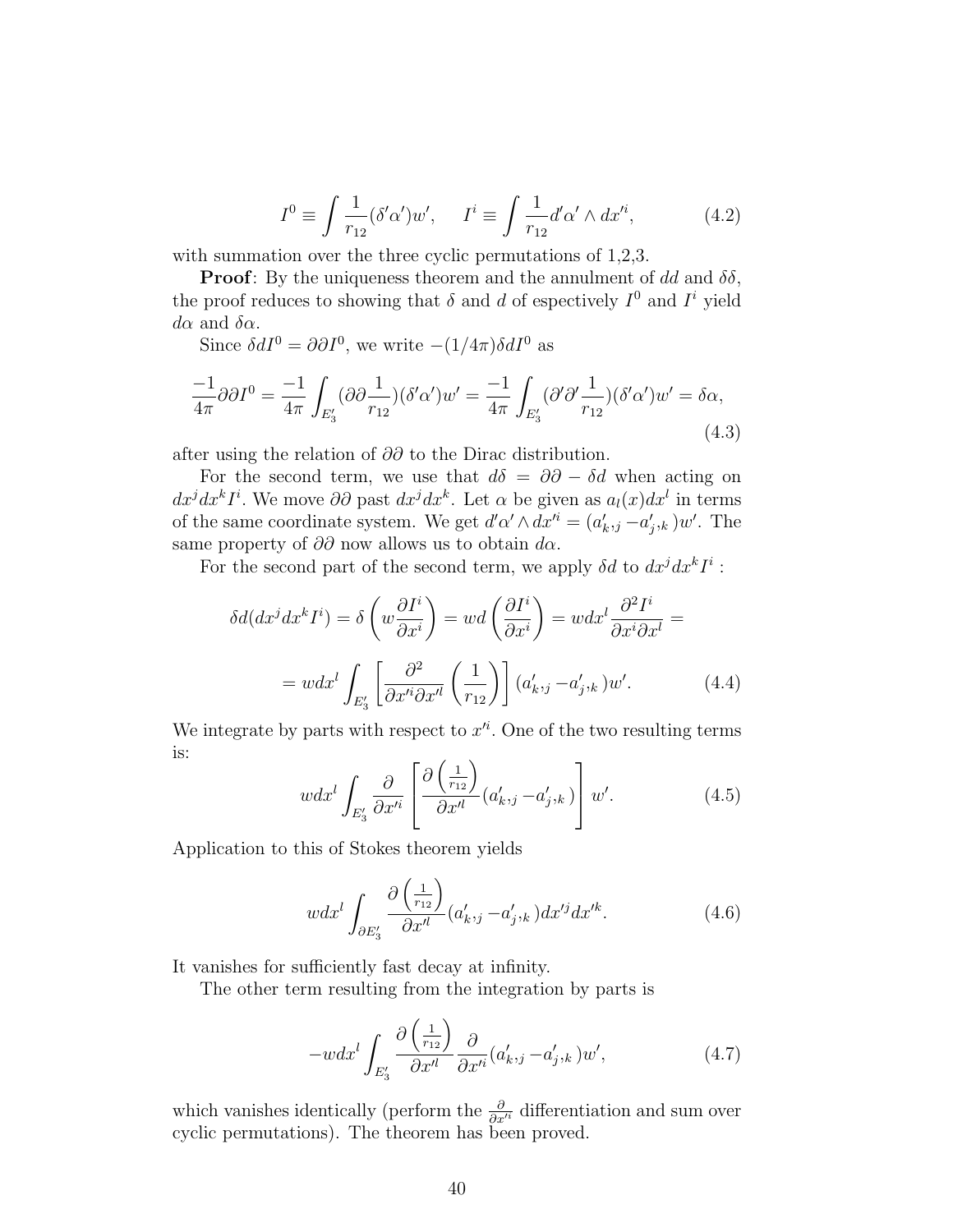# 4.2 Helmholtz Theorem for Differential 2−forms in  $E_3$

The theorem obtained for differential 1−forms, here denoted as  $\alpha$ , can be adapted to differential 2–forms,  $\beta$ , by defining  $\alpha$  for given  $\beta$  as

$$
\alpha \equiv w\beta, \qquad \beta = -w\alpha. \tag{4.8}
$$

Then, clearly,

$$
w\delta(w\beta) = -d\beta, \qquad wd\beta = \delta(w\beta). \tag{4.9}
$$

Helmholtz theorem for differential 1−forms can then be written as

$$
w\beta = -\frac{1}{4\pi}d\left(\int_{E_3} \frac{\delta'(w'\beta')}{r_{12}} w'\right) - \frac{1}{4\pi} \delta\left(dx^{jk} \int_{E_3} \frac{d'(w'\beta') \wedge dx'^i}{r_{12}}\right),\tag{4.10}
$$

and, therefore,

$$
\beta = \frac{1}{4\pi} w d \left( \int_{E_3} \frac{\delta'(w'\beta')}{r_{12}} w' \right) + \frac{1}{4\pi} w \delta \left( dx^{jk} \int_{E_3} \frac{d'(w'\beta') \wedge dx'^i}{r_{12}} \right). \tag{4.11}
$$

The integrals are scalar functions of coordinates  $x$ . We shall use the symbol  $f$  to refer to them in any specific calculation. In this way, steps taken are more easily identified.

The first term in the decomposition of  $\beta$ , we transform as follows:

$$
wdf = (\partial f)w = \partial(fw) = \delta(fw), \qquad (4.12)
$$

where we have used that  $w$  is a constant differential.

For the second term, we have:

$$
w\delta(dx^{jk}f) = w\partial[wdx^if)] - wd[fdx^{jk})].
$$
\n(4.13)

The first term on the right is further transformed as

$$
w\partial(wdx^i f) = wwdx^i\partial f = -dx^i df,
$$
\n(4.14)

where we have used that  $w dx^i$  is a constant differential, which can be taken out of the  $\partial$  differentiation. For the other term, we have

$$
-wd(fdx^{jk})] = -wdf \wedge dx^{jk} = -wf_{,i}w = f_{,i} = dx^{i} \cdot df. \qquad (4.15)
$$

From the last three equations, we get

$$
w\delta(dx^{jk}f) = -dx^i df + dx^i \cdot df = -dx^i \wedge df = d(dx^if). \tag{4.16}
$$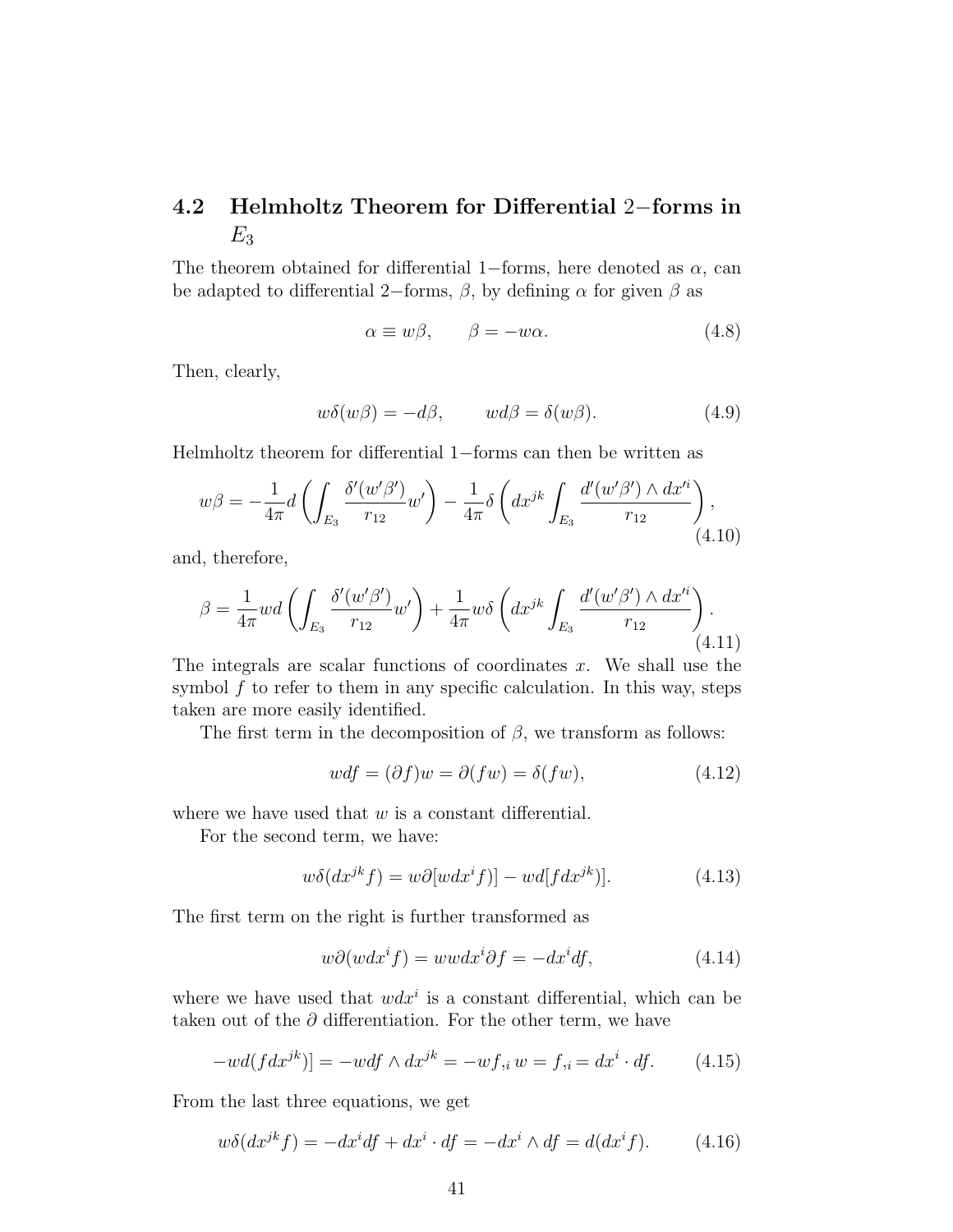In order to complete the computation, we have to show that  $d(w\beta) \wedge$  $dx^i$  can be written as  $\delta\beta \wedge dx^{jk}$ . This can be shown easily by direct calculation. Let  $\alpha$  be given as  $a_i dx^i$ . Then  $d(w\beta) \wedge dx^1 = d\alpha \wedge dx^1 =$  $(a_{3,2} - a_{2,3})w$ . On the other hand,  $\beta = -a_i dx^{jk}$  and

$$
\delta\beta = (a_{3,2} - a_{2,3})dx^{1} + cyclic\ permutations.
$$
\n(4.17)

Hence  $\delta\beta \wedge dx^{23} = (a_{3,2} - a_{2,3})w$  and, therefore,

$$
d(w\beta) \wedge dx^1 = d\alpha \wedge dx^1 = \delta\beta \wedge dx^{23}, \qquad (4.18)
$$

and similarly for the cyclic permutations of the indices.

## 5 Application 2: Cauchy like calculus with real differential forms

In chapter 2, we dealt with algebraic issues which were sufficient by themselves to compute without resort to complex variable theory certain types of real integrals which are usually solved using that theory. We shall now produce theory that involve operations which differential forms and that give results as if we were computing complex integrals.

When this author did all this work on this subject (two papers in arXiv), it was not too clear to him what was the most important feature of what he was doing. He was distracted by whether an analytic function was defined by a power series (Weierstrass point of view) or by compliance with the Cauchy-Riemann conditions (Cauchy's point of view). But the difference is more profound; it lies somewhere else. We proceed to explain this at length in subsection 5.3, after we had introduced the basis concepts.

The theory of complex variable not only deals with the solution of those real integrals, but is also used to solve integrals which are not real. The question then is whether one can extend the theory of real differential forms so that it also comprises this new situation. One can extend it, and that is what this section is about.

# 5.1 Representation with real differential forms of complex integrals

This section supersedes subsections 2.3 and 3.2 of our paper "Real Version of Calculus of Complex Variable: Cauchy's Point of View". That subsection 2.3 is confusing and may be even misleading. It will now be made unnecessary. As for subsection 3.2, it is clear but irrelevant since it does not clearly address the issue that will be considered here under the term antivaluation. This is the operation opposite of valuation, rightly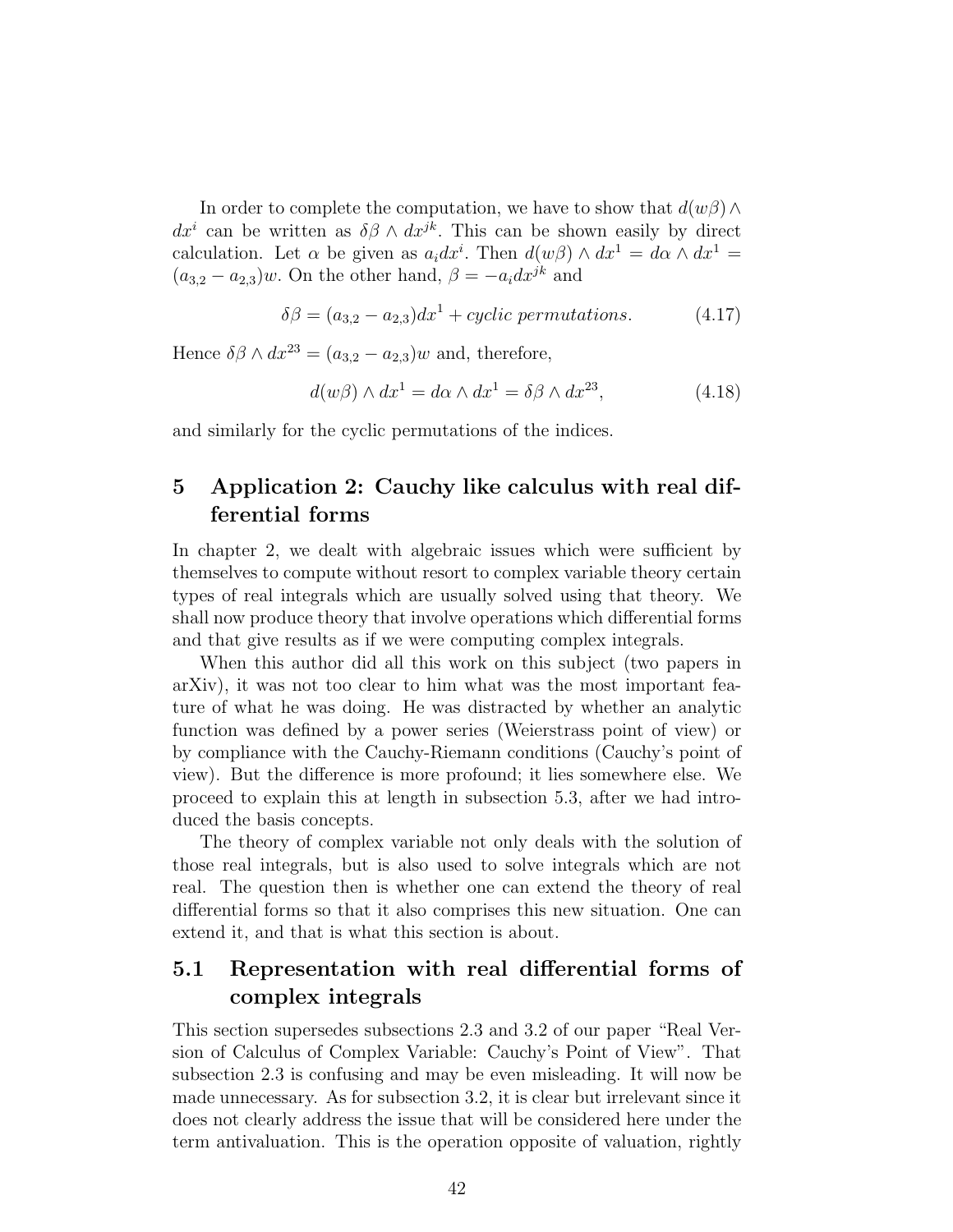considered there as in here. We think that its naturalness is here made much more clearly.

#### 5.1.1 Valuations

The equivalence between i and  $dxdy$  is only algebraic. The unit i is a constant and, as such, it can be taken out of an integral sign. But one cannot do so with  $dxdy$ , since it would change the nature of the integral. So, one has to introduce a theory with real differential forms that represents the calculus of complex variable through expressions where i is outside the integral. This takes place as follows.

With  $f(z) = u + iv$  and  $dz = dx + idy$  (which is correct, but which we might also write as  $\partial z = \partial x + i \partial y$ , we have

$$
\int f(z)dz = \int f(z)dx + i \int f(z)dy = \int (u+iv)dx + i \int (u+iv)dy =
$$

$$
= \int udx - vdy + i \int udy + vdx = U + iV.
$$
(5.1)

for analytic functions, i.e. satisfying the Cauchy-Riemann conditions. Hence, we ignore the first equalities and focus on the last one. In this section, we use the symbol w to refer to  $u + v dx dy$ . The last equation can then be written as

$$
\int udx - vdy + dxdy \int udy + vdx = U + Vdxdy,
$$
 (5.2)

We replace integration  $\int_c f(z)dz$  on a curve of the complex plane with "valuation"  $\langle w \rangle_c$  of an edif,  $u + v dx dy$ , on a curve c of the real plane:

$$
\langle w \rangle_c \equiv \left[ \int_c w dx \right] + dx dy \left[ \int_c w dy \right], \tag{5.3}
$$

The integrability conditions for these integrals to not depend on c but only on its end points are the Cauchy-Riemann relations. For  $u+vdxdy$ , this is the strict harmonic differential condition. "Valuation potentials"

$$
\langle w \rangle = U + V dx dy = \int u dx - v dy + dx dy \int (u dy + v dx) \tag{5.4}
$$

then exist. Of course,  $U$  and  $V$  are undefined up to integration constants. The valuation on a closed curve (on simply connected manifolds) is zero. This is the Cauchy-Goursat theorem for strict harmonic differentials. In domains that are not simply connected, we surround the poles enclosed by closed curves  $C$  with equally oriented circles  $c_i$ , all of them with the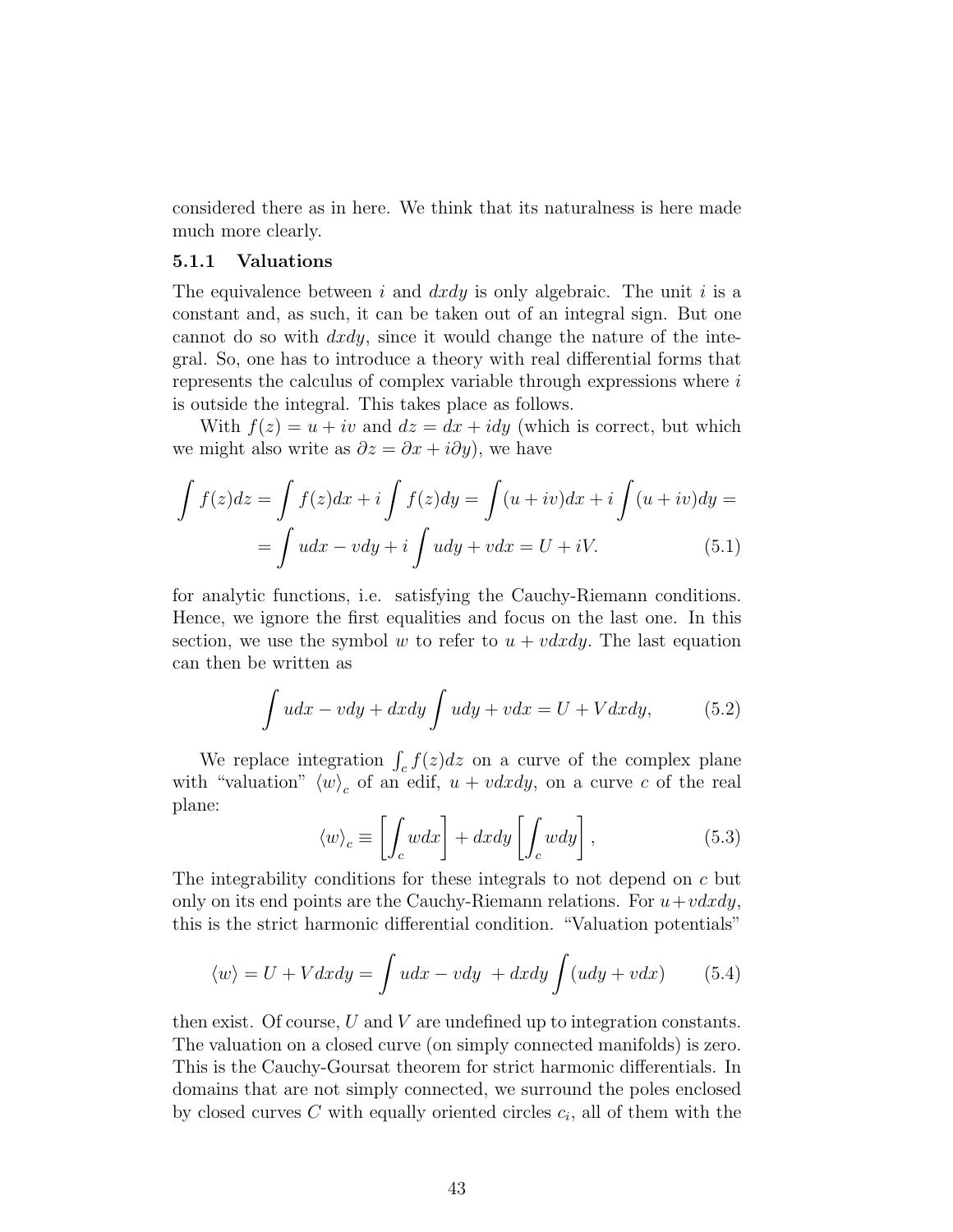same orientation as C and containing one and only one pole each. We then have

$$
\langle w \rangle_C = \sum_i \langle w \rangle_{c_i} \,. \tag{5.5}
$$

From now on, let us denote  $U + V dx dy$  as W. We have

$$
\partial W = dU + dV dx dy. \tag{5.6}
$$

Since

$$
dU = udx - vdy, \qquad \qquad dV = udy + vdx, \tag{5.7}
$$

we obtain

$$
U_{,x} = u = V_{,y} \qquad U_{,y} = -v = V_{,x} \qquad (5.8)
$$

W is, therefore, strict harmonic. Notice that we have not spoken of  $f(x+ydxdy)$  inside of an integral sign. The Cauchy theory of differential forms belongs to the elements of the algebra of even differential forms, not to the functions of some other variable.

#### 5.1.2 Antivaluations

The valuation plays the role played by integration in the calculus of complex variable. We shall refer to  $u + v dx dy$  as the antivaluation of  $U + V dx dy$ . It is a simple matter to show that

$$
dx dU = dy dV \t dy dU = -dx dV, \t (5.9)
$$

and

$$
dUdx = dVdy \t\t dUdy = -dVdx. \t\t (5.10)
$$

The antivaluation can be given in a variety of ways:

$$
u = dx \cdot dU = dy \cdot dV = idy \wedge dU = -idx \wedge dV \tag{5.11}
$$

and

$$
v = dx \cdot dV = -dy \cdot dU = idx \wedge dU = idy \wedge dV. \tag{5.12}
$$

 $i$  referring, of course, to  $dxdy$ .

To strengthen ideas, let us see what  $f(z) = z = x + iy$ ,  $df/dz = 1$ corresponds to. We compute the antivaluation for  $U = x$ ,  $V = y$ . We get  $u = dx \cdot dU = dx \cdot dx = 1$  and  $v = dx \cdot dV = dx \cdot dy = 0$ . So,  $x + y dx dy$ is a primitive of 1. We check it computing the valuation:

$$
\int 1 dx + dxdy \int 1 dy = x + y dxdy.
$$
 (5.13)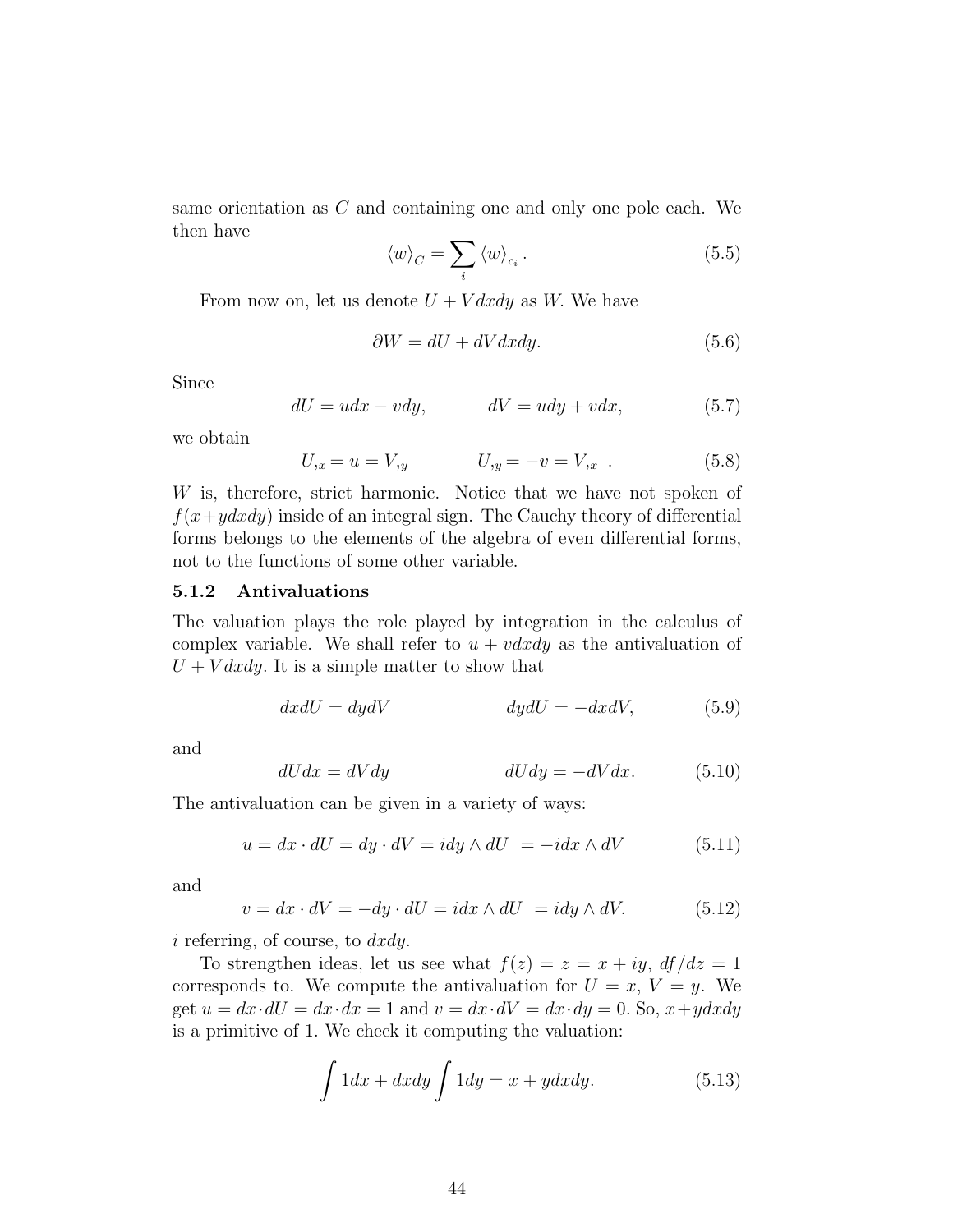#### 5.1.3 Cauchy calculus versus exterior and Kähler calculi

The contents of the previous two subsubsections can be taken as the foundations of a Cauchy calculus of strict harmonic differential forms. The Cauchy calculus is different from the Kähler calculus of differential forms, since it is based on a different concept of integration and differentiation. What goes by the concept of integration and differentiation in the calculus of complex variable has a correspondence in valuations and antivaluations in the Cauchy calculus of differential forms. The fact that this calculus uses the Kähler algebra might lead one into confusion. Readers might be right in thinking that this section belongs to the previous chapter. This is logically correct, but consider this. A Kähler calculus on a Kähler algebra is far more important than a Cauchy calculus on the same algebra. It is better to be confused learning this Cauchy calculus after having learned the Kähler calculus than to be confused learning the latter after having learned the former.

Let me insist on the point just made. In the Kähler calculus, differential r−forms are evaluated (i.e. integrated) on r−surfaces. In the Cauchy calculus of differential forms presented so far, we "valuate" even differential forms on curves. The valuation on curves involves the integrating or evaluation on those curves of associated differential 1−forms, specifically the differential 1–forms  $udx - vdy$  and  $udy + vdx$ .

$$
dU = udx - vdy, \qquad dV = udy + vdx. \tag{5.14}
$$

Properly speaking, an expression such as  $dz = dx + idy$  does not pertain to the complex variable calculus proper, but to the representation in the plane of differential forms over the complex numbers. The obtaining of dz through differentiation belongs to the exterior calculus of these differential forms, not to the calculus of complex variable, where differentiations take place with respect to z.

Let us use define  $Z = x + idxdy$ . It is certainly the case that  $dz = dx + dy$ idy and that, in contrast,  $dZ = dx$ . But, as we have explained,  $d(z) =$  $dx + idy$  is not a differentiation in the calculus of complex variable and  $d(Z) = dx$  is not a differentiation in the Cauchy calculus of differential forms. We cannot make anything of this difference.

The differentiation of  $z$  in the calculus of complex variable is simply dz. End of story. We can of course write  $dz = (dz/dz)dz = dz$ . In the calculus of complex variable, the differentiation of  $x$  takes place through the differentiation of  $x = (z + z^*)/2$ . This poses problems when trying to differentiate  $z^*$ , for which purpose one resorts to a representation in the plane. See, for instance, H. Cartan's "Elementary Theory of Analytic Functions of One or Several Complex Variables". He introduces z and  $z^*$ for the first time in his book as follows: "Recall that a complex number